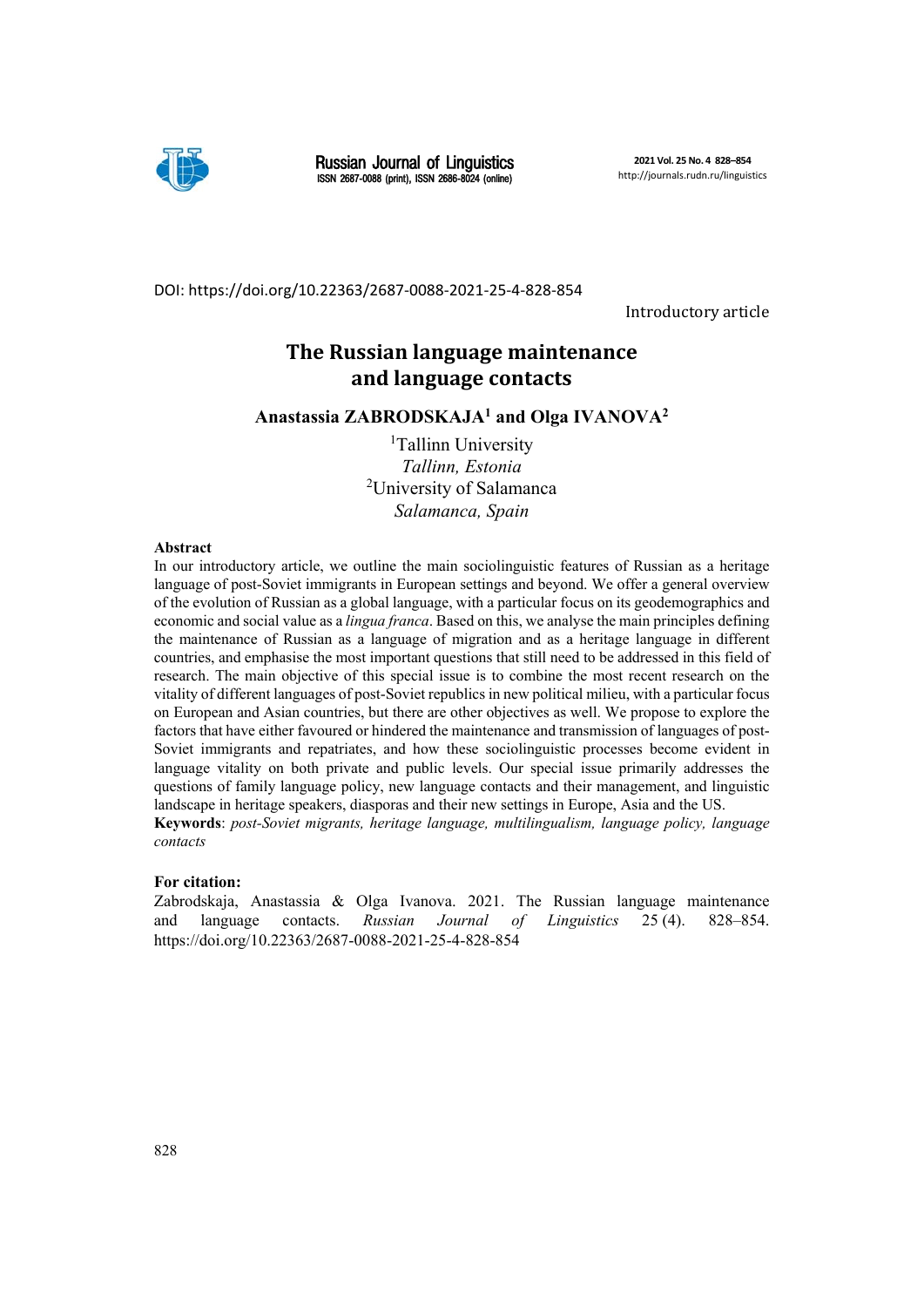Вступительная статья

# Сохранение русского языка и языковые контакты **Анастасия ЗАБРОДСКАЯ1 и Ольга ИВАНОВА2**

1 Таллинский университет *Таллин, Эстония* 2 Университет Саламанки *Саламанка, Испания*

#### **Аннотация**

В данной статье мы обрисовываем основные социолингвистические особенности русского языка как эритажного в среде постсоветских иммигрантов в Европе и за ее пределами. Мы предлагаем общий обзор эволюции русского как глобального языка, с особым акцентом на его геодемографию и экономическую и социальную ценность как лингва франка. Исходя из этого мы анализируем основные принципы, определяющие сохранение русского языка как языка миграции и как эритажного в разных странах и выделяем наиболее важные вопросы, которые еще предстоит решить в этой области исследований. Основная цель этого специального выпуска – объединить самые последние исследования жизнеспособности различных языков постсоветских республик в новой политической среде, обращая особое внимание на страны Европы и Азии, хотя мы также ставим и другие цели. Мы предлагаем изучить факторы, которые способствуют или препятствуют сохранению и передаче языков постсоветских иммигрантов и репатриантов, а также то, как эти социолингвистические процессы проявляются в жизнеспособности языка как на частном, так и на государственном уровнях. В нашем специальном выпуске в первую очередь рассматриваются вопросы семейной языковой политики, новых языковых контактов и управления ими, а также языкового ландшафта среди эритажных носителей языка, диаспор и их нового окружения в Европе, Азии и США.

**Ключевые слова:** *постсоветские мигранты, эритажный язык, мультилингвизм, языковая политика, языковые контакты*

#### **Для цитирования:**

Zabrodskaja A., Ivanova O. The Russian language maintenance and language contacts. *Russian Journal of Linguistics.* 2021. Vol. 25. № 4. P. 828–854. https://doi.org/10.22363/2687-0088- 2021-25-4-828-854

#### **1. Introduction**

The sociolinguistic situation of languages of the post-Soviet states, both as national and heritage languages, has been dynamic and highly heterogeneous in the past three decades. The situation of the Russian language is, probably, one of the most complex and challenging in terms of its sociolinguistic and psycholinguistic framework. Russian is a supranational language, with more than half of its speakers living outside the Russian Federation. It is difficult to estimate how many speakers of the Russian language actually live outside Russia, and the first obstacle to determining this is the variety of terms that are used in referring to them. Based on official documents from the Russian government, Pieper (2020) mentions at least six common terms (*ethnic Russians*, *Russian-speakers*, *cultural Russians*, *compatriots*, *countrymen abroad* and *fellow tribesmen*), which reflect, in the author's opinion, uncertainty about whom to include in this group. Indeed,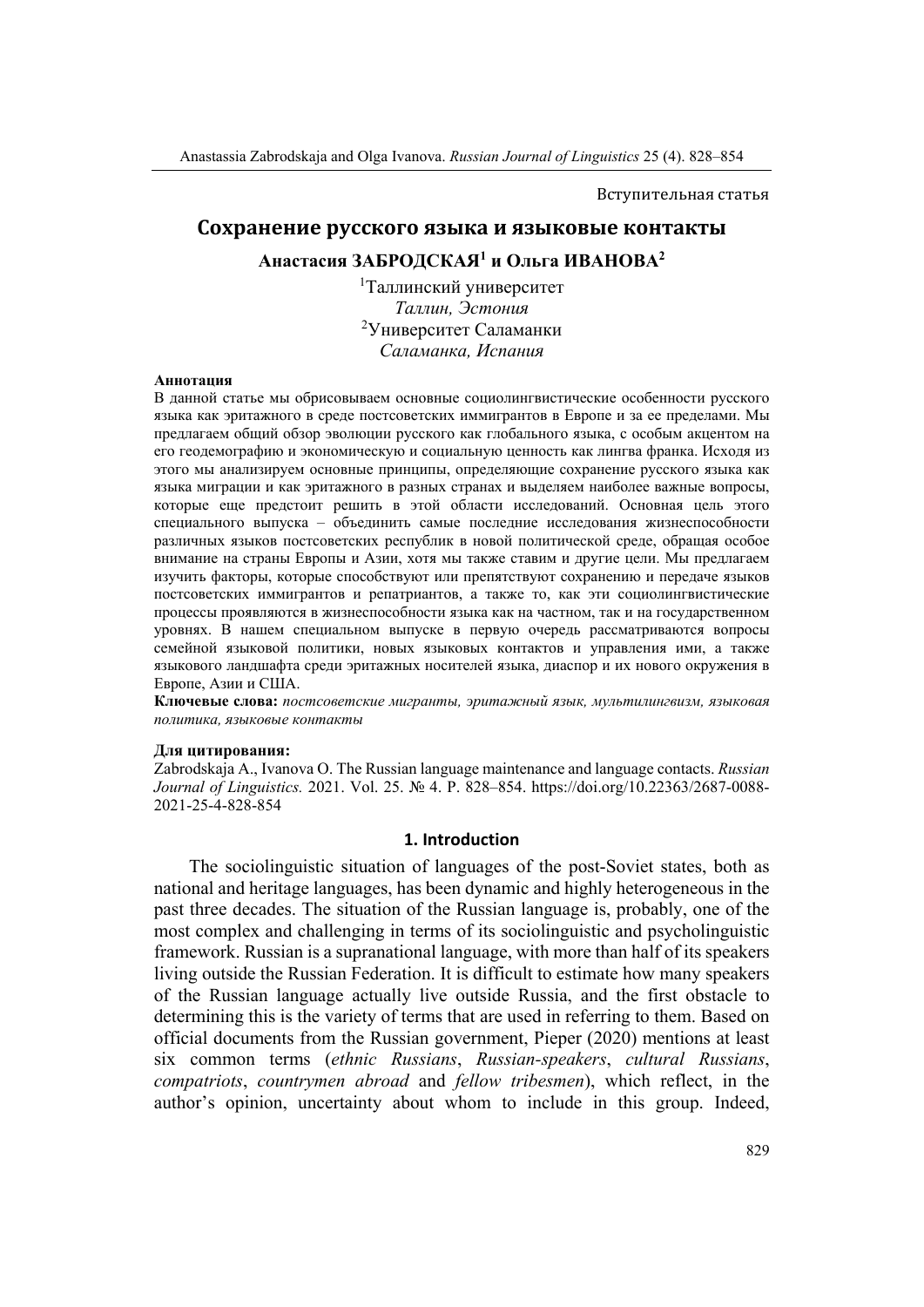historically Russian was not considered a language of an ethnic nation-state, but rather a "transnational connector" with functional and affective symbolism during the Soviet era (Ryazanova-Clarke 2017). As a result, current estimates show that, in addition to 146.1 million speakers living in Russia, there are approximately 32 million native speakers of Russian in the surrounding area and between 130 and 160 million speakers who use Russian as a second language all around the world (Ustinova 2016). These data place the Russian language among the ten leading world languages (Aref'ev 2014).

At present, Russian performs different functions in different sociolinguistic settings, and it is necessary to revisit social correlates of its maintenance or loss in immigrant environments. In addition to its status as a native and second language internationally, the Russian language also gained new roles outside Russia, and post-Soviet migration played a very important role in this. Extended knowledge of Russian among post-Soviet citizens not only allowed it to maintain its status as a lingua franca and a language of international communication, but also to strengthen its position in new, previously unknown ways. Among these, two new functions have received little attention: the commodification of Russian and its consolidation as a heritage language worldwide.

Concerning the first function, recent research reveals that Russian has gained a commodity which "relies on the promise of mutual understanding and the elimination of barriers for successful communication" (Muth 2017a: 405). Consequently, in many European countries (and non-European ones) Russian began to occupy an important market position, which assures its role not only as a language of international and interethnic communication, but also as a language with economic value (see Muth 2017b, Suryanarayan 2017, Viimaranta et al. 2017 etc.). Within the original theory of commodification, according to Duchêne and Heller (2012), languages are defined in terms of their ability to generate economic profit. In this respect, the situation of Russian in the worldwide arena may be described in Pavlenko's (2015: 387) definition of languages as commodities, i.e. their role as market values: "(t)he corollary of this trend is a shift from the discourses of 'pride' that tie languages to identities, territories, and nation-states to the discourses of 'profit' that frame languages in economic terms as commodities useful for production of resources."

However, it is the second new function of Russian, which deserves deeper attention because of its dynamics and direct effect on the understanding of the sociolinguistic value of the language. The linguistic destiny of Russian is unique, since it is a widespread language with multiple possible functions: native language or one of the first acquired languages, one of the home languages or a heritage language, a language of cultural heritage, a lingua franca, a minority language or a language of a minority group, a language of commodification, a language of a former occupier, a foreign language, a language of power, a tool of soft power, a language of (linguistic, political, geopolitical, etc.) tensions, a language for debates, etc. Indeed, this peculiar sociolinguistic situation of Russian has led to an extensive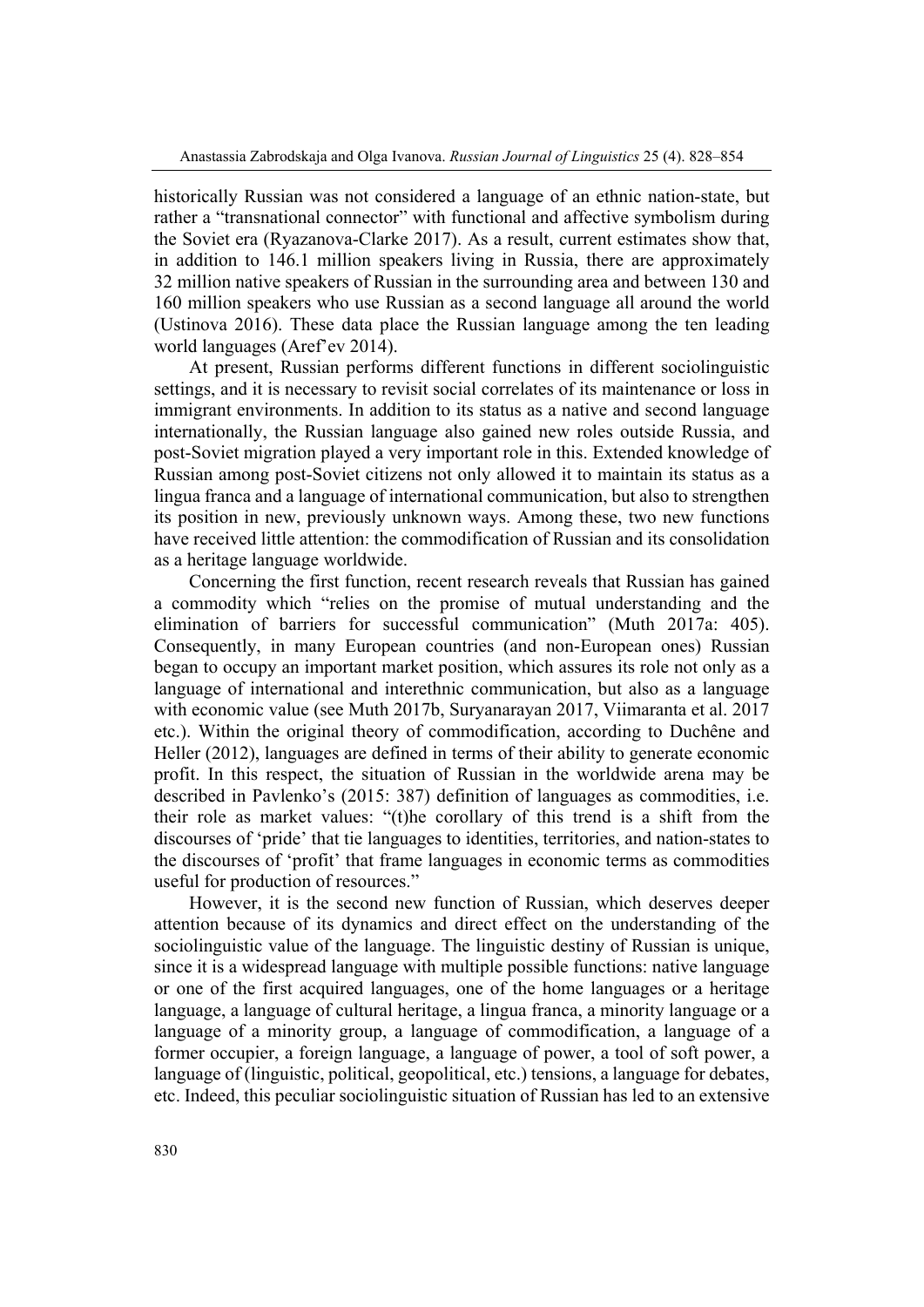area of research dealing with its scope as a language of diaspora and a heritage language in immigrant populations. One of the most challenging issues relates to the understanding of social and psycholinguistic aspects that drive its maintenance in immigrant families and among groups of ex-pats from different post-Soviet states. Interestingly, these countries themselves are important subjects of sociolinguistic analysis, since different approaches to national language policies have given rise to highly heterogeneous status levels of Russian and its presence in linguistic milieux.

Russophone communities – let us use this term instead of 'diaspora,' following suggestions of caution from Ryazanova-Clarke (2014), who defines 'diaspora' as less accurate for referring to all possible Russian-speakers outside Russia because it implies strong links to the homeland – are numerous and variable. Their sociolinguistic positions may be stronger or weaker, and the statuses of contact languages and cultures have a great deal to do with the vitality of Russian and its intergenerational maintenance or shift. One should also not ignore the role of attitudes and the divergence between attitudes and language competence in immigrant communities (cf. Lasagabaster 2008).

At the same time, these new sociolinguistic realities have always gone hand in hand with Russian in a new jacket (Pavlenko 2017). In summary, understanding sometimes incomparable situations may be highly enriching for the sociolinguistic description of the Russian language. According to Cheskin & Kachuyevski (2019: 4), "it is important to examine why different, generalised trends in language use, self-identification and group identification are occurring across the post-Soviet space".

The sociolinguistic situation of Russian as a heritage language still leaves many questions unanswered and it is the purpose of this special issue to contribute to a deeper understanding of some of them. It offers new comparative studies on Russian as a heritage language transmission and maintenance in countries with (to some extent) the historical presence of Russian (e.g. Estonia, Germany, Israel, Sweden and the USA) but also in less studied milieux with very recent histories of Russian as a heritage language (e.g. Spain, Cyprus, India, South Korea and Japan). Furthermore, this special issue aims to reflect different current aspects of Russian as a heritage language: it gathers works on different communicative and functional roles of Russian as a heritage language, on family language policy related to Russian as a heritage language in different countries, on longitudinal changes in its sociolinguistic status, and on the structural changes that speakers produce in Russian as a heritage language. Thus, the contributors discuss different sociolinguistic variables which drive first-generation migrants to transmit or not to transmit their native languages to second-generation speakers; the peculiarities of identity construction in different generations of migrants; phenomena which characterise language choice and heritage language systems in successive generations; and the visibility of migrant languages in such settings as a linguistic landscape.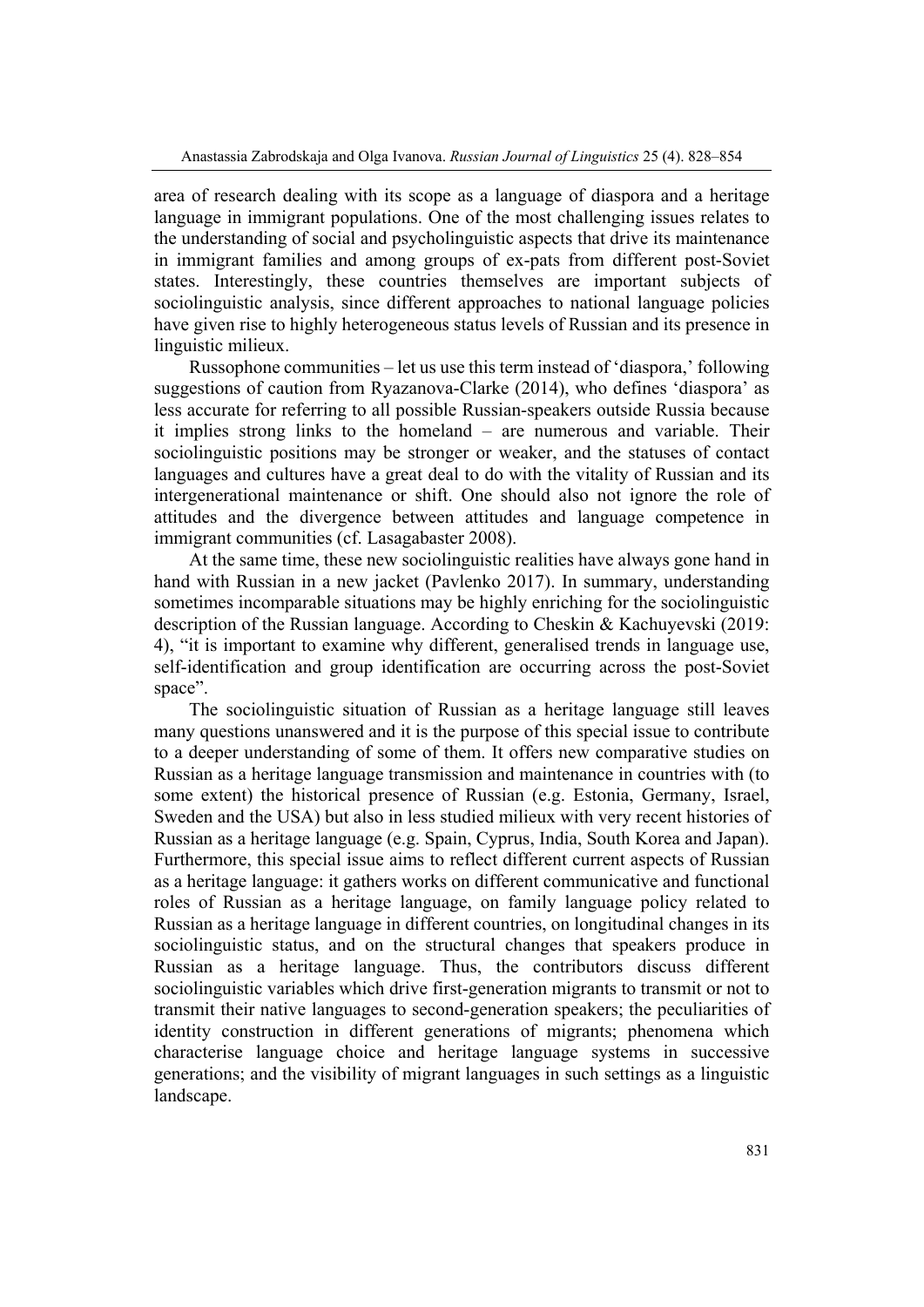## **2. The Russian language in post‐Soviet immigrant communities**

The Russian language has spread all around the world. Apart from the Russian Federation and the fourteen national states resulting from the disintegration of the Soviet Union, there are numerous countries where a significant number of Russophones have settled. In addition to the traditional destinations of Israel, Germany and the United States (Ben-Rafael et al. 2006), Russophone immigrant communities have recently become particularly large in Western Europe, the Near East and Asia. As stated above, most of them are internally linked by the Russian language rather than by specific ethnic or national adscription. Laitin (1998) even defined the Russian language as the marker of group identity among Russophone communities abroad, though some caution is called for in terms of different identities and attitude backgrounds among post-Soviet immigrants. Cheskin  $\&$ Kachuyevski (2019) insist that Russophone identities are complex and vary among communities the Russian language is spoken in.

As a result, different definitions are currently applied to Russian as a means of communication, identity and commodification outside Russia. For post-Soviet states, it is common to define Russian as a *lingua franca, a language of inter-ethnic communication, an official language, a minority language* or a *foreign language* in the newly generated sociolinguistic landscapes. Importantly, as Pavlenko (2006) suggests, the role of Russian as a lingua franca is extremely variable within the national policies of de-Russification, and there has been extensive research on shifting language negotiation in the fourteen post-Soviet national states (e.g. Pavlenko 2008). Major findings set the Baltic States apart, with their deep and pervasive pro-national language policies (Brubaker 2014), and the Caucasian countries, which excluded Russian from legislation (Hogan-Brun & Melnyk 2012), from the Central Asian countries, with Russian-favouring language policies that recognise Russian as either an official or inter-ethnic communication language (Aminov et al. 2010). Such East European states as Belarus, Ukraine and Moldova form a particular group of countries with shifting dynamics in language management. Whilst Belarus adopted Russian as its second state language, which is currently used as a *de facto* main language of the country (Pavlenko 2013), and Moldova is polarised between the national Moldovan and the prestigious Russian (Prina 2012), Ukraine has gone through different stages of language regulation involving extreme degrees of politicisation of the language question (Csernicskó 2017, Smaglo 2020).

Considering countries beyond the post-Soviet area, the Russian language is mainly conceived of as a common and shared trait among immigrants. In post-Soviet immigrant communities, Russian frequently serves as the lingua franca and the language of interethnic communication, independently of the ethnic or national groups of the speakers (cf. Ryazantsev 2015). Importantly, not all post-Soviet immigrants are Russophones. Malyutina (2020) stresses the importance of discerning among those post-Soviet immigrants who use Russian and those who want nothing to do with it, in order to avoid any superficial or oversimplified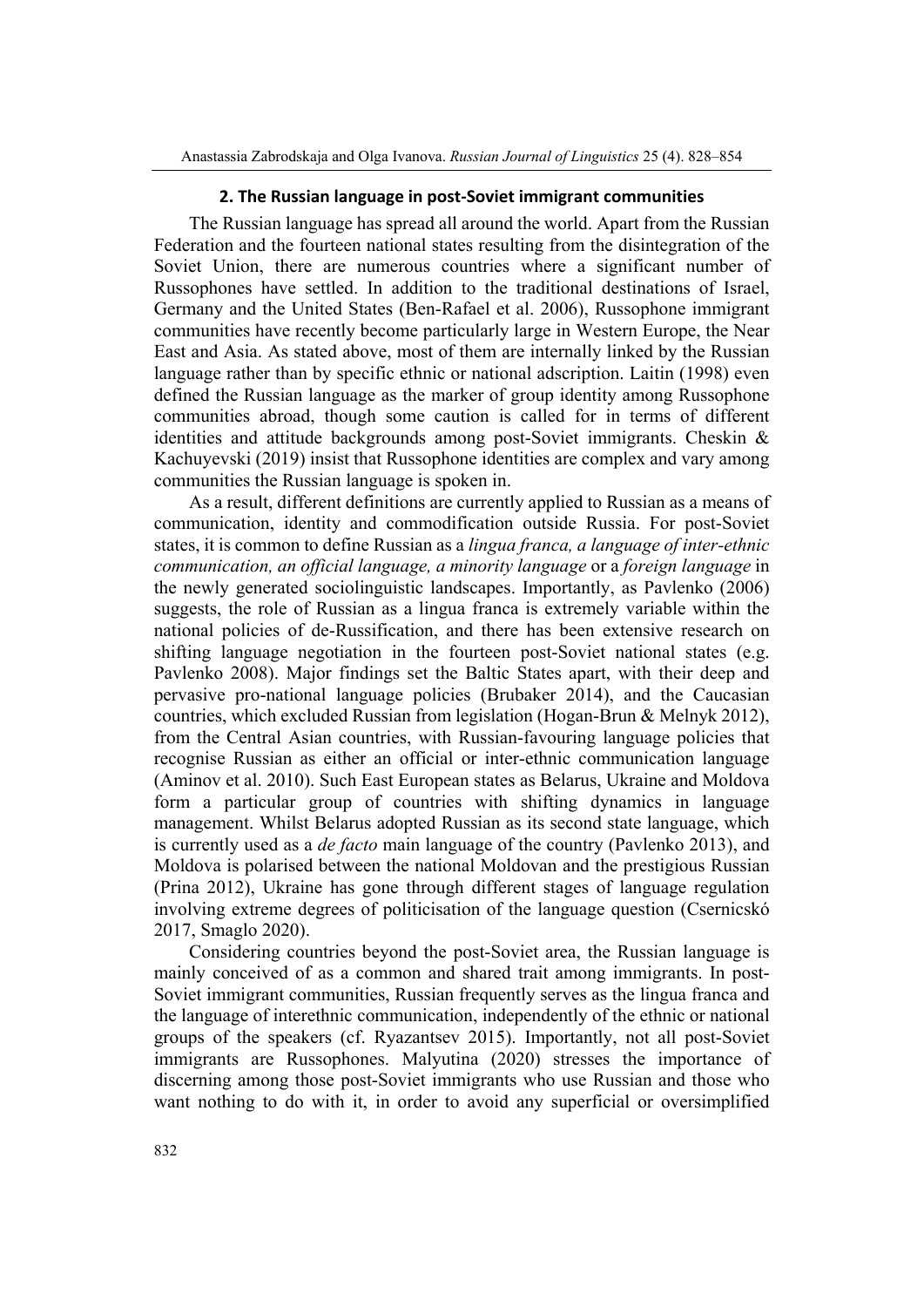approach to diaspora. This seems to be a very relevant observation, considering that historically there has been a general tendency to label as 'Russian' any immigrant from the former Soviet Union (see, for example, Andrews 1998 on such a historical perspective).

Despite these differences, it is the Russian language that has received a lot of explicit support outside Russia. The Russian Federation launched the "compatriots project", aimed at engaging with Russian nationals living abroad, specifically encouraging connections with the homeland and using such connections to promote Russia and Russian in the West (Byford 2012). The effects of this project extend to many post-Soviet immigrants. As Suslov (2017: 10) puts it, the "Russian diaspora is not a diaspora in the strict sense, nor is it 'Russian'": compatriot groups worldwide not only include Russian citizens living abroad, but also immigrants from the Soviet Union, Russian-speaking former Soviet citizens, Russian nationals and former Soviet nationals in general. These immigrant communities are united by a common history and shared memories, and Russian plays a key role in these ties (Elias & Shorer-Zeltser 2006). A shared language and culture, as Mustajoki, Protassova & Yelenevskaya (2020a) state clearly, can have much more power in consolidating a diaspora successfully than any principle of ideological or political loyalty. Thus, generally speaking, the sense of belonging to a Russophone diaspora is not tied to political allegiances (Golova 2020).

In some host countries, the role of the Russian language as *the means of communication* of the diaspora has already achieved considerable success. In Israel, for example, Russian is systematically used in a very extensive network of print and electronic media (Elias 2011). Based on narratives from immigrants in Israel, Yelenevskaya & Fialkova (2003) showed that there is deep language awareness among Russian-speakers in Israel about its value and functional possibilities. As a result, Russian has been used even in the most formal situations, e.g. in business and high-tech industry. A similar situation exists in Germany and the United States, with extensive Russophone communities located in both of them. In Germany, there are approximately six million speakers of the Russian language, most of whom consider Russian their identity marker (Hamann et al. 2020). As a result, the Russian language is maintained and used in multiple contexts, from education (mainly kindergartens and primary schools) to commercial infrastructure, massmedia and social media, as well as medical institutions (Bergmann 2015). In the United States, with more than three million speakers of Russian as of 2010 (Aref'ev 2014), Russian acts as a language of immigrants' social context (Hubenthal 2004), which is positively viewed, learnt and used by many heritage speakers (Kagan 2010). The public presence of Russian in the USA is very extensive, including not only in the press, but also in legal and medical services, educational settings, commercial infrastructure and, especially, academia (Kagan & Dillon 2010). In all the three mentioned countries, there is a generally positive attitude among Russianspeaking groups towards Russian as a heritage language, ensuring maintenance and transmission from generation to generation (cf. Moin et al. 2011 for Israel and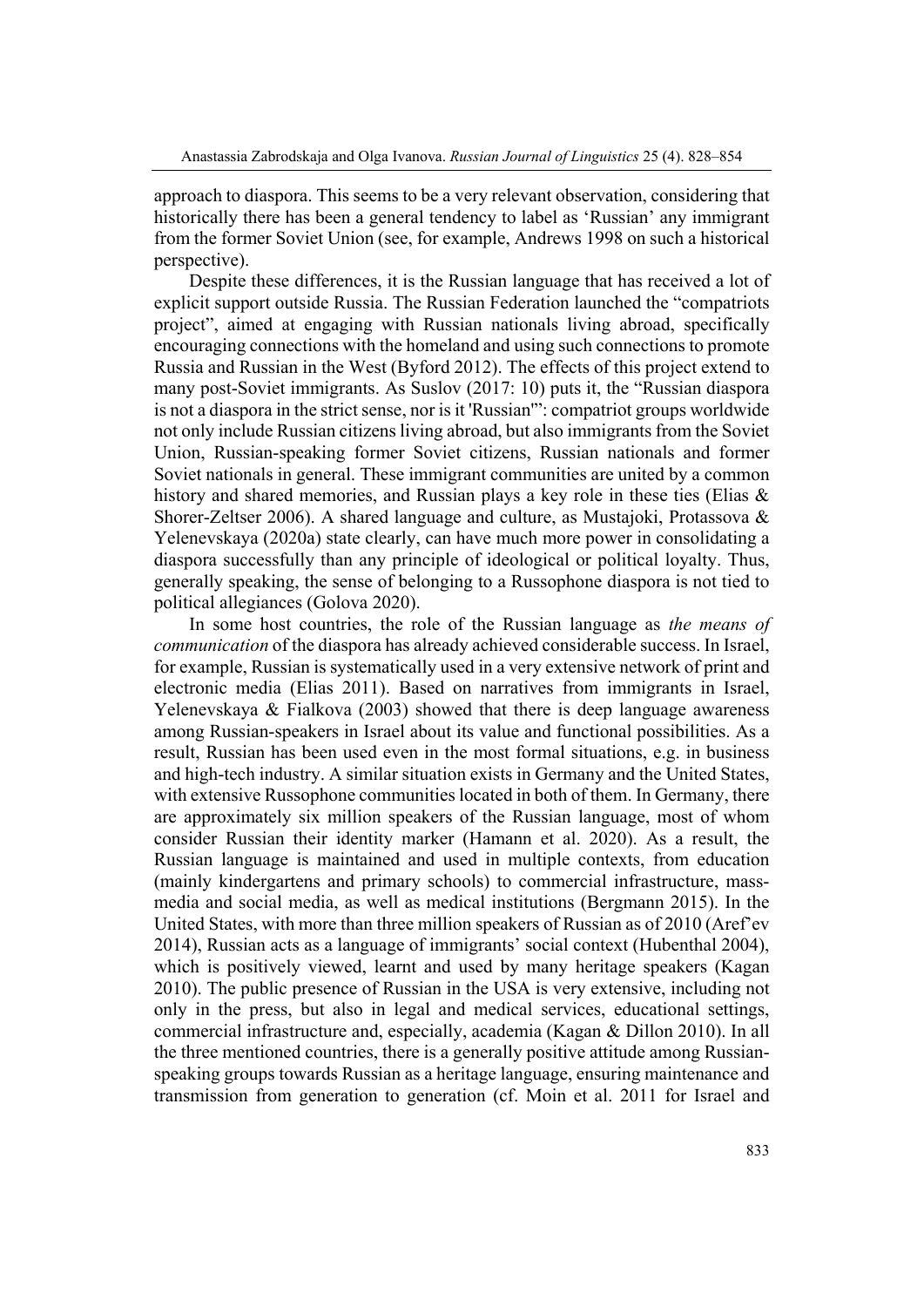Germany, and Kagan 2010 for USA). However, the sociolinguistic status and functionality of Russian in other countries with major Russophone communities does not necessarily follow the same pattern. In some of them, the reason may be greater dispersion of Russian-speakers throughout the country, with less cohesive (and fewer) community connections. An example is the Russian-speaking immigrants in Great Britain, which is a highly fragmented community with strong social and cultural differences and diverse community practices (Byford 2012). As Byford (2012) reports, there is a Russian-based network of establishments within a Russian-speaking migrant *marketplace*, including material (products, labour, services, etc.) and symbolic (information, favours, contacts, etc.) forms of exchange, but it is clearly aimed at a dispersed and somewhat undefined target group, which is mainly tied through informal social networking.

In other countries, the presence of Russophones is very recent and the diaspora is not clearly organised. The most salient examples may be the Russian-speaking communities in Southern Europe, where Russian is one of the many minority immigrant languages, with challenging, dynamic and variable sociolinguistic situations. In Italy, for example, the Russophone community is characterised by individualism and atomism, mainly because of its relatively small size and high dispersion throughout the country (Perotto 2014). In her sociolinguistic study, Perotto (ibid) found that most members of this community were not very concerned with the maintenance of contact with other Russophones or with the preservation of the Russian language.

In summary, the sociolinguistic situation of the Russian language in post-Soviet immigrant communities is highly variable and unstable. As Yelenevskaya & Protassova (2015) point out, present-day diasporas are defined by the transnationality of their social, cultural and economic activities. This is one of the factors that explain the sociolinguistic variation in Russophone diasporas, but definitely more research is needed on more specific (national-specific and community-specific) factors that explain (and predict) the functional and symbolic value of Russian as a language of immigrants. In this respect, one of the first steps needed is to look at factors that either favour or hinder the maintenance of Russian as a heritage language in different communities around the world.

## **3. Russian as a heritage language**

The status of the Russian language as a heritage language varies greatly among communities. In some of them, Russian is a transgenerational full-fledged heritage language with a long sociolinguistic history. Such deep-rooted diasporas are composed of both Russian-speaking émigrés' descendants and newcomers (Mustajoki et al. 2020a). However, not all members of such diasporas maintain the Russian language and culture over time (Smyth & Opitz 2013). In fact, even in countries with important Russophone communities, such as Germany, many members of the second generation of immigrants assimilate linguistically (Golova 2020) and it is clear that there are multiple factors conditioning the maintenance of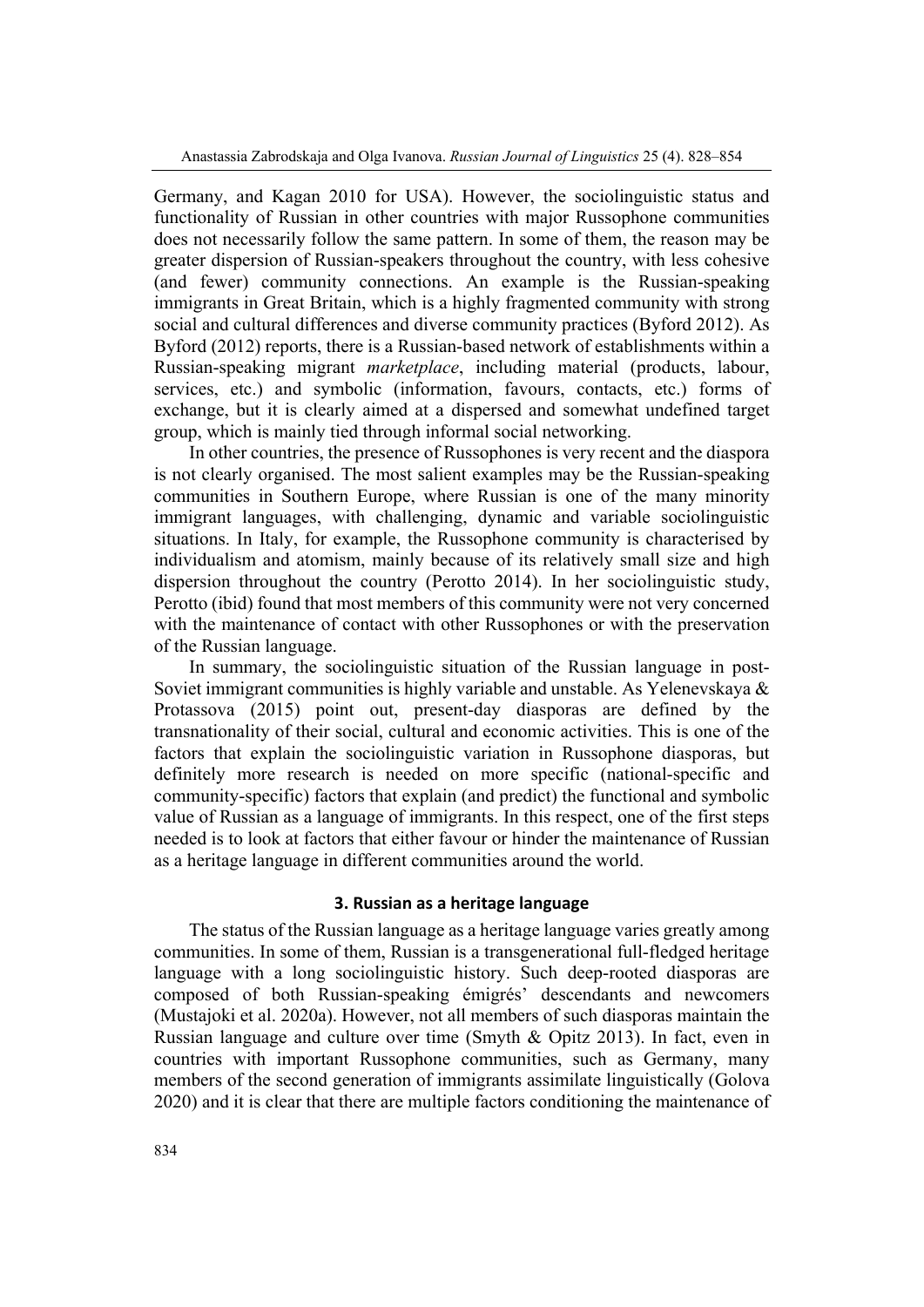Russian as a heritage language universally. It should be added that Russian does not remain stable and that changes and variations are inevitable (see Ryazanova-Clarke 2014 for some background reading).

Sociolinguistic and psycholinguistic research on heritage languages shows that such factors may be classified as external or internal, and that they do not act separately in driving heritage language maintenance. There are multiple factors involved in heritage language maintenance or language shift over time, and studies show the role of factors conditioned by the receiving society and factors coming from heritage language speakers themselves (Schalley & Eisenchlas 2020). Indeed, the social value of a heritage language with minority status is determined by the roles it plays in the host society. Hornberger (2005) has suggested that all global characteristics of the host community play a role in heritage language maintenance, including heritage language sociolinguistic status, heritage language speakers' attitudes and heritage language presence in different public domains, such as education and the labour market. The functional potential of a heritage language outside of the home is also important. The frequency of use and the possible communicative roles of a heritage language both within and outside of family contexts are highly influential in respect to its vitality (Banfi 2018). Among other factors, research highlights the role of the prestige of a heritage language and the cultural background it conveys (Romanowski 2021), the opportunities for a heritage language to be used in situations with socioeconomic opportunities, e.g. in education, the labour market, media, healthcare systems or any other public service (Aalberse et al. 2019), the degree of self-identification with heritage language culture and positive attitudes to its symbolic and functional values (Ivanova 2019), and the amount of exposure to a heritage language and the degree of reduction of such input at home (Montrul 2016). In summary, Aalberse, Backus & Muysken's (2019: 49) statement seems particularly true: "Perhaps the main conclusion of many years of research on maintenance and shift is that there are so many factors that play a role, and they play it so differently in concrete cases, that it has proven impossible to construct a single widely accepted theory that accounts for maintenance and shift and that predicts what will happen in any given bilingual setting." Thus, social factors are systematically complemented with a set of individual characteristics of the speakers: their age, gender, marital status, language knowledge, reasons for migration, length of residence in the host country, contact group, etc. (Nesteruk 2010).

Concerning Russian as a heritage language, several observations may be made. There are some important aspects conditioning the maintenance of Russian as a heritage language in different Russophone communities. Among the most influential factors are the contact language and its social prestige, educational opportunities, socioeconomic advantages, and speakers' attitudes to the political and social associations of the Russian language as the national language of Russia. Mustajoki, Protassova & Yelenevskaya (2020b: 5) summarise this very clearly: "Non-ideological support of the Russian language outside the nation is a sensitive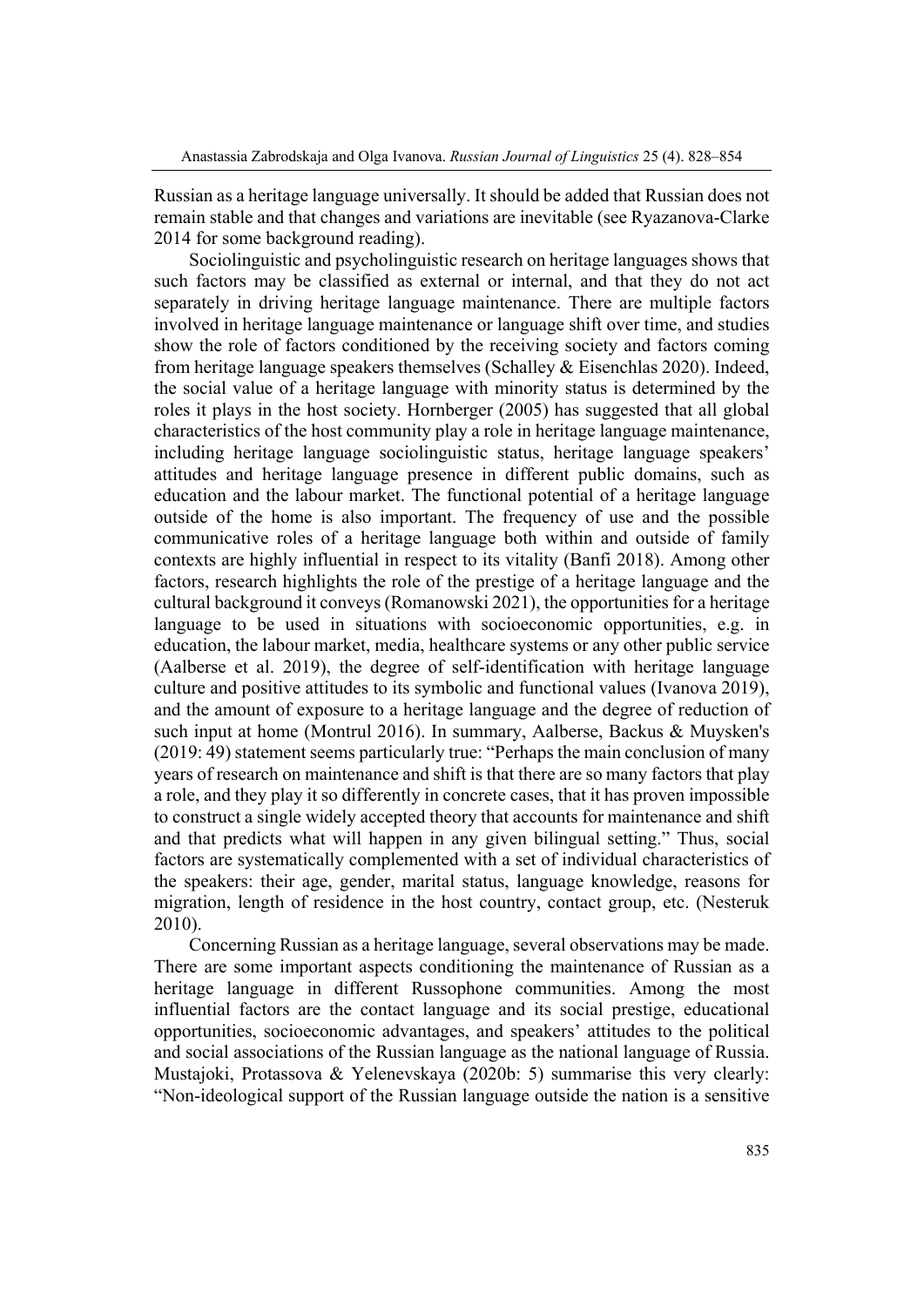issue that does not only require goodwill but calls for expert knowledge of local language, education policies and the economic situation that can either create incentives for Russian-language maintenance or make it irrelevant for diasporans' socioeconomic upward mobility."

In many countries, Russophone cultural institutions contribute to the maintenance of Russian as a heritage language through Sunday schools, heritage language courses or even (though less frequently) regular education. However, families seem to play the key role in the strength of Russian as a heritage language and, in this respect, it is essential to understand how family language policies are created in different Russophone communities globally.

In her description of the family language policy in Russian-speaking families in the U.S., Nesteruk (2010) mentions the necessity of following Fishman's distinction between *language transmission* and *language maintenance* for understanding bilingualism in heritage speakers: she points out that language transmission (using Russian as a heritage language with children in the family) is rather more common and successful than language maintenance (use of Russian as a heritage language by succeeding generations for multiple functions). With a focus on the Russophone diaspora in the USA, Laleko (2013) stresses that third – and fourth-generation immigrants, including post-Soviet citizens, usually display less intense emotional concern with the maintenance of Russian as a heritage language. Her conclusion in this respect is not very positive regarding the fate of Russian as a heritage language in the USA: "<…> assuming that language attitudes in the home serve as a predictor of continued inter-generational language maintenance in immigrant families, we may hypothesize that desire for maintaining and actively using the heritage language beyond the home and family domain may not be among the highest priorities for the American-born generation of heritage Russian speakers" (Laleko 2013: 391).

By contrast, the Finnish sociolinguistic situation shows that most family language policies favour Russian heritage language maintenance. Protassova (2008) has reported that most Russian-speaking families choose schools teaching in both Finnish and Russian or teaching Russian as the heritage language, though these results show a significant social correlation: families with low socioeconomic status are less prone to exposing their children to Russian as a heritage language. Similarly, Schwartz (2008) has shown that Russian-Jewish immigrants in Israel are highly involved in transmitting Russian as a heritage language to their children and, importantly, complain when educational and social conditions do not assure balanced exposure to Russian for their offspring. Sociolinguistic situations in regard to Russian thus vary greatly among countries, and historical issues (e.g. Russian language presence or social openness to the languages of migrants) may explain a great deal about this variation in addition to social and individual factors in the maintenance of Russian as a heritage language. Language ideologies and the management and practice of Russian as a heritage language – the three pillars of the family language policy according to Spolsky's classical model (2004) – are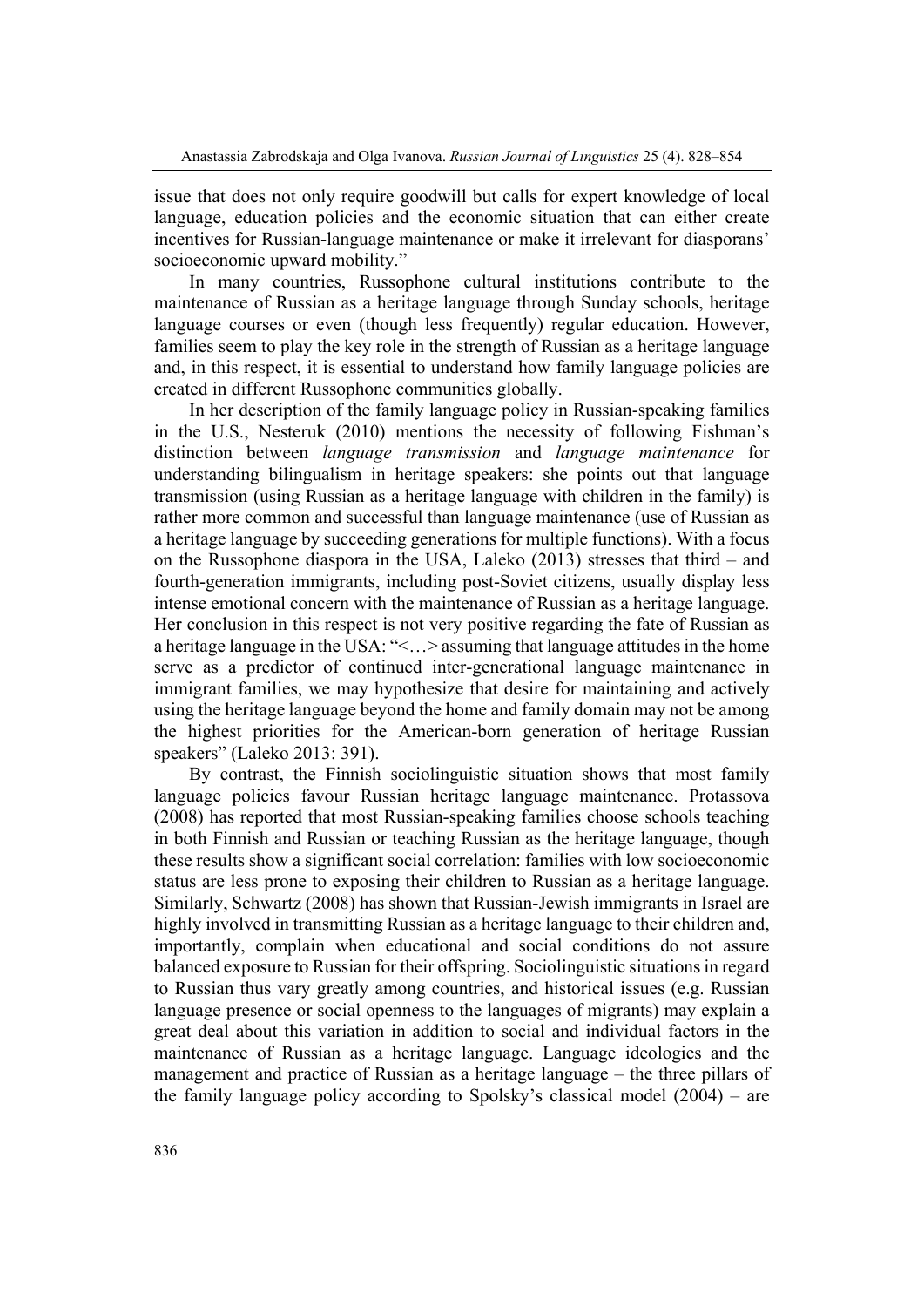country-dependent and form a sort of kaleidoscope of shifting and fluctuating contexts favouring or hindering the preservation of Russian as a heritage language.

Finally, there is the effect of the status of Russian as a heritage language and the consequent family language policies on Russian's internal evolution and change. Limited exposure to the heritage language may have an important effect on heritage language acquisition. Reduced input is systematically argued to be the major reason for difficulties in the acquisition of certain heritage language properties, for example, and particularly for Russian as a heritage language in connection with gender (cf. Rodina et al. 2020). For Russian, referential studies have been carried out in many immigrant settings, revealing changes in the structure of Russian as a heritage language (cf. Protassova 2008 for Russian in Finland, Isurin & Ivanova-Sullivan 2008 for Russian in the USA, and Schwarz 2008 for Russian in Israel). However, a very recent comparative study by Rodina et al. (2020) on Russian in Israel, Germany, Norway, Latvia and the UK has revealed the necessity of searching for common and contrasting traits of language change in Russian as a heritage language.

## **4. Articles in this special issue**

Based on this multilateral perspective on migrants' languages and identities, this special issue addresses the following questions:

 *Sociolinguistic portraits*: who transmits or does not transmit their languages to the second generation? How Russian and other post-Soviet heritage languages are perceived?

 *Social visibility of languages*: how are these languages included in different spheres of language use (linguistic landscape)?

 *Cognition and attitudes*: what do post-Soviet immigrants and repatriates believe about their heritage languages and how do their beliefs influence their vitality?

 *Cognition, society and language system*: how do all these sociolinguistic and cognitive processes influence the transformation of the language systems of Russian and other post-Soviet languages as heritage languages in constellation with their contact languages?

Looking in detail, this issue includes case studies on language management in bilingual Russian-Estonian and Russian-Spanish families (Ivanova & Zabrodskaja), sociolinguistic patterns of the maintenance of Russian as a heritage language in Germany (Brehmer), grammatical aspects of Russian as a heritage language in Israel (Meir et al.), grammatical changes in Russian under the influence of English among Russian-English bilinguals residing in the USA (Isurin), multilingualism and translanguaging among Russian-language speakers in Cyprus, Estonia and Sweden (Karpava et al.), the presence of Russian in the linguistic landscape of Nuremberg, Germany (Ritter) and in three Asian countries – India, Japan, and South Korea (Protassova et al.), the use of Russian, Kazakh and the spread of English in naming practices (Smagulova & Madiyeva), and heritage language and identity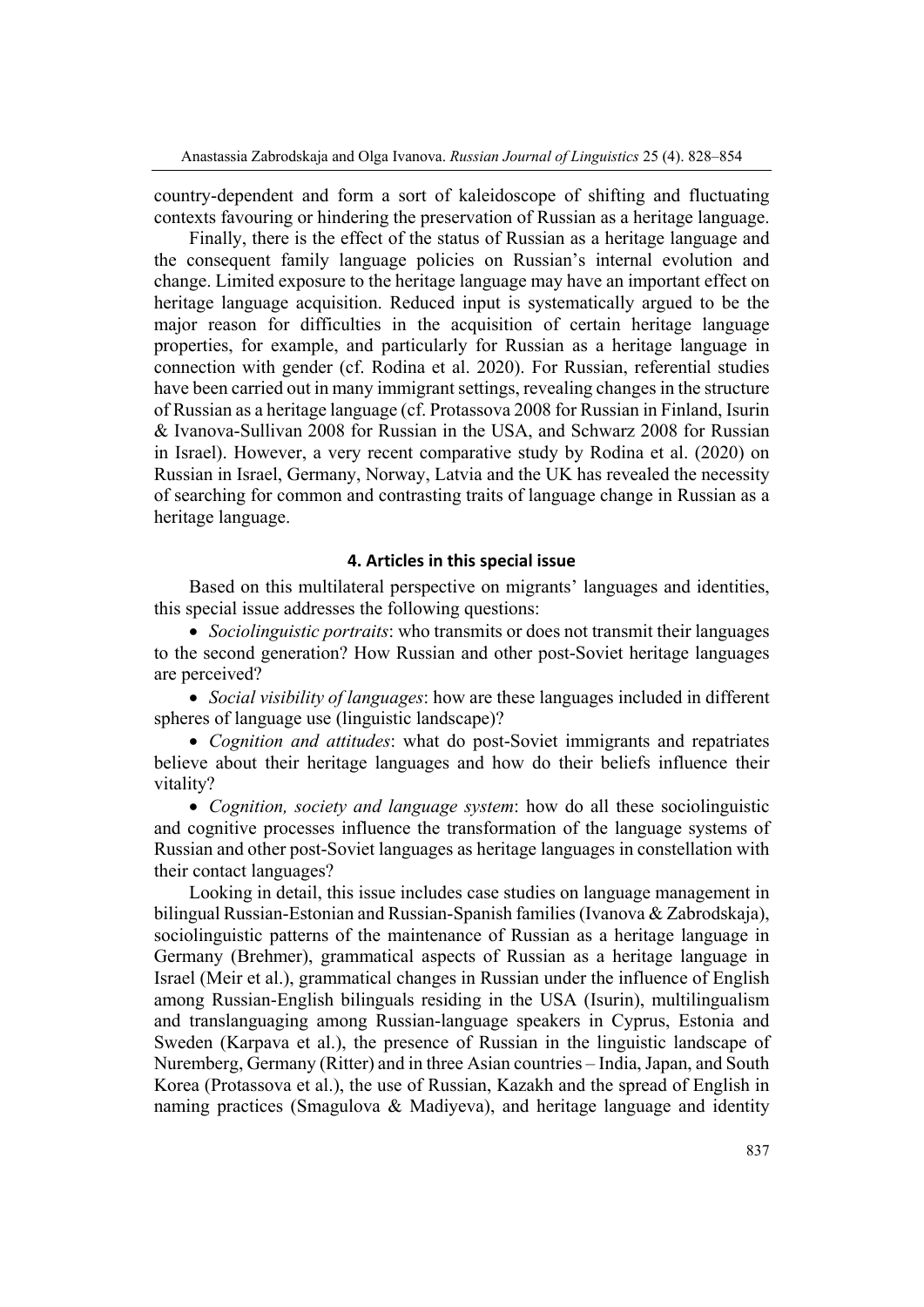maintenance in the Lithuanian diaspora (Ramonienė & Ramonaitė). At the end of the current collection Branets and Verschik present a structural and extra-linguistic analysis of receptive multilingualism, providing evidence how Estonians understand Ukrainian via their knowledge of Russian. Putjata concentrates on language maintenance among multilingual teachers, presenting her research on Russian-Hebrew speakers' ideas of language related normality in educational settings. Three book reviews at the end of this issue are included with the specific aim of exemplifying how in different countries each new generation finds their own ways of using their heritage language, depending on the relationship between language and society, attitudes and perceptions. Thus, the process of the Russian language maintenance and language contacts of post-Soviet immigrants in Europe and beyond might be seen more clearly when compared with special situations involving two or more languages investigated and presented there.

## **5. Conclusion**

Forced by political, economic and demographic instability, not only ethnic minorities (mostly Jews and ethnic Germans) but also ethnicities of already independent states began migrating to Central and Western European countries. Migration between newly independent states, which involved voluntary movements of repatriates, also became extremely intensive. As a natural result of migratory processes, many languages of post-Soviet immigrants became heritage languages of migrant families in the new milieux and started to consistently form part of their language settings. The linguistic outcome became multi-layered: while some post-Soviet migrants formed large communities of ex-pats, which favoured heritage language maintenance, use and new-place vitality, many others integrated into their host societies and/or assimilated culturally and linguistically, leaving their heritage language behind. Our special issue shows that none of these changes happened overnight and it is difficult to discern which sociolinguistic changes are still in progress.

The expected contribution of this special issue is to analyse the patterns, which define sociolinguistic and cognitive aspects of heritage language vitality, as well as the effect of such extra-linguistic factors on the internal systems of the heritage languages. In this respect, the special issue offers proposals for the further analysis of social relations in the respective societies and of language system transformation in heritage languages. These sociolinguistic realities surrounding Russian might be shortly described by a saying in Estonian: "*Heal lapsel mitu nime*", that is, 'A good child has many names.' In their recent edited volume, Mustajoki et al. (2020a) pose a question: "Russian as a communicative tool: Lingua franca, intermediator or something else?" and present a collection of articles trying to suggest best possible scenarios. The present special issue, while answering some old questions, leads to new ones; needless to add that some unforeseen features of Russian are discovered in a more complex situation (i.e. transfer, translanguaging, and receptive multilingualism).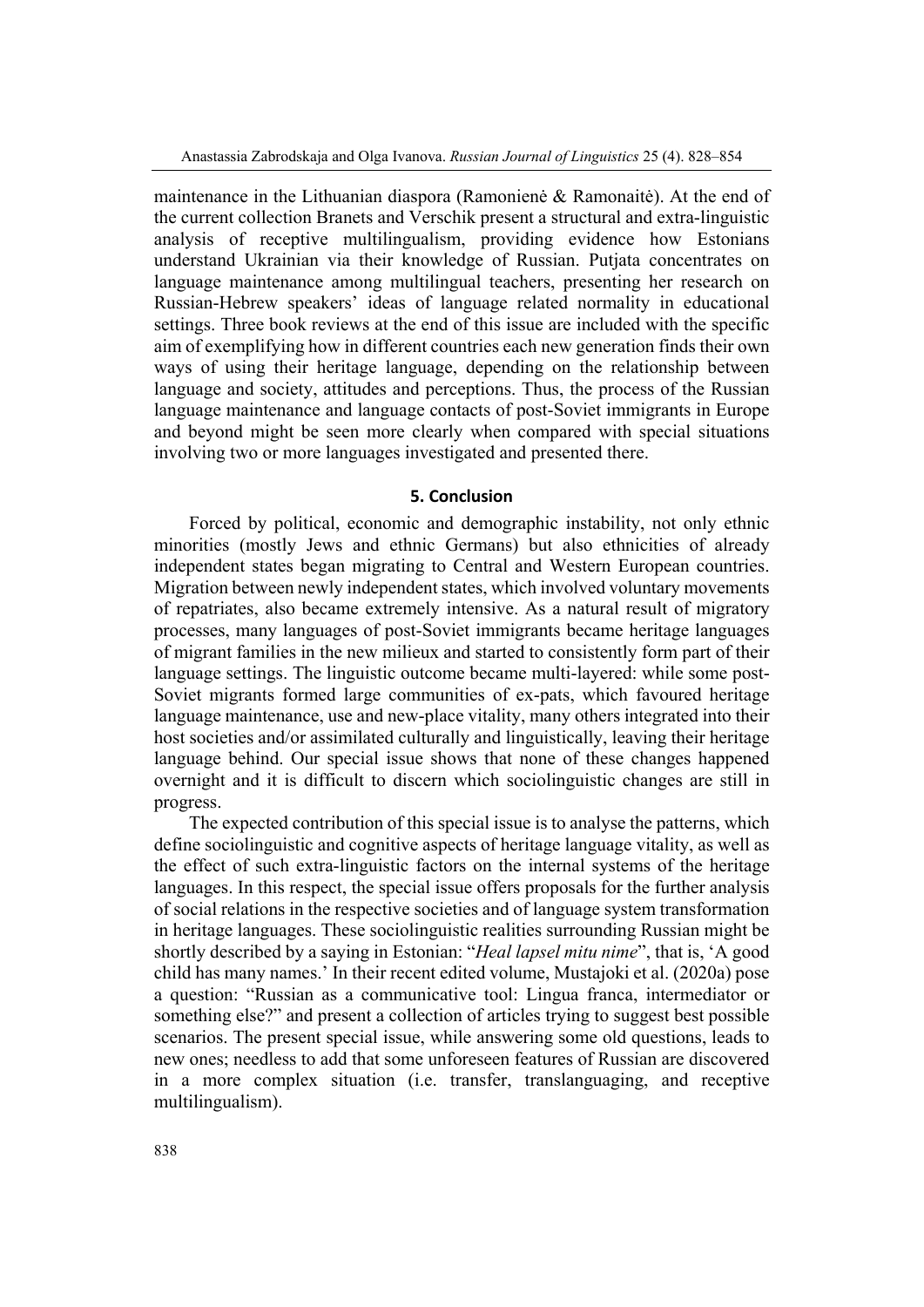As case studies in our special issue reveal, Russian and other languages (e.g. Lithuanian) of post-Soviet immigrants in Europe and beyond might become the (cultural) heritage acquired mainly as the home language, often without conscious awareness or family language policy planning. A lot depends not only on certain uses of the language, and its educational and economic status in the larger community, but also on children as active agents who may provide their own sets of norms and expectations regarding the use of the heritage language.

**RU**

#### **1. Введение**

Социолингвистическая ситуация языков постсоветских государств, как национальных так и традиционных, была динамичной и весьма неоднородной в последние три десятилетия. Ситуация с русским языком, пожалуй, одна из самых сложных и богатых на вызовы с точки зрения социолингвистических и психолингвистических систем. Русский – наднациональный язык: более половины говорящих на нем проживают за пределами Российской Федерации. Трудно подсчитать, сколько носителей русского языка на самом деле проживает за пределами России, и первое препятствие для определения этого – разнообразие терминов, которые используются для их обозначения. Основываясь на официальных документах правительства России, М. Пипер (Pieper 2020) упоминает как минимум шесть общих терминов (*этнические русские*, *русскоязычные*, *русские по культуре*, *соотечественники / земляки*, *соотечественники за рубежом* и *соплеменники*), которые, по мнению автора, отражают неуверенность в том, кого же включать в эту группу. Действительно, исторически русский язык не считался языком этнического национального государства, а скорее «транснациональным связующим звеном» с функциональной и аффективной символикой в советское время (Ryazanova-Clarke 2017). В результате, по текущим оценкам, помимо 146,1 миллионов, проживающих в России, в прилегающих к ней районах проживает около 32 миллионов носителей русского языка, а во всем мире от 130 до 160 миллионов используют русский как второй язык (Ustinova 2016). На основе этих данных, русский язык входит в десятку ведущих мировых языков (Aref'ev 2014).

В настоящее время русский язык выполняет разнообразные функции в разных социолингвистических условиях. Необходимо пересмотреть социальные корреляты его сохранения или утраты в среде иммигрантов. Помимо статуса родного и второго языка на международном уровне, русский язык также приобрел новые функции за пределами России, и постсоветская миграция сыграла в этом очень важную роль. Знание русского языка среди постсоветских граждан не только позволило ему сохранить свой статус лингва-франка и языка международного общения, но и укрепить свои позиции новыми, ранее неизвестными функциями. Среди них двум новым функция – коммодификации русского языка и его всемирному укреплению в качестве эритажного языка – пока что было уделено мало внимания.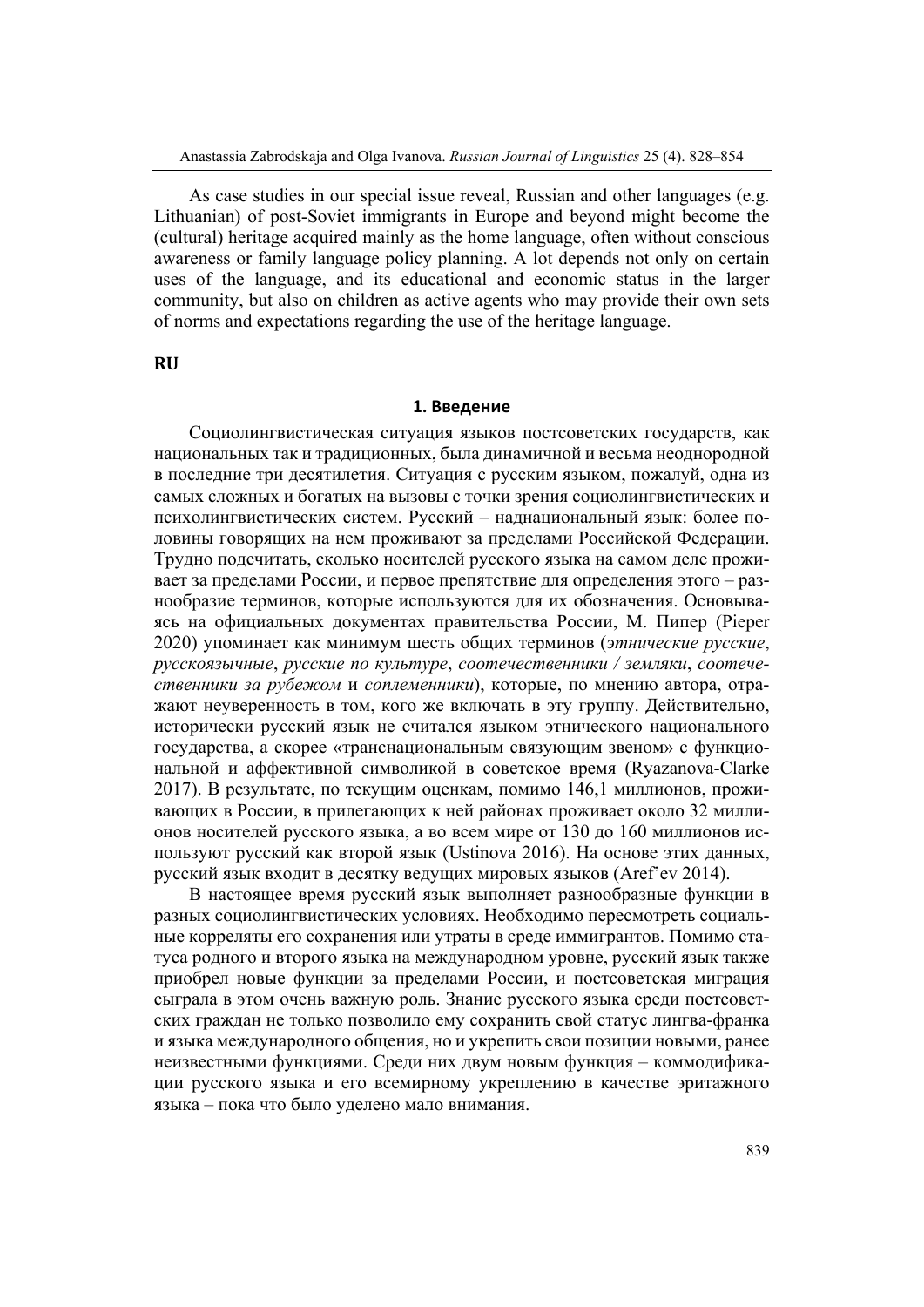Что касается первой функции, то недавнее исследование показывает, что русский язык – это коммодити, распространенный предмет потребления, «в основе которого лежит обещание взаимопонимания и устранение барьеров для успешного общения» (Muth 2017a: 405). Следовательно, во многих европейских странах (и неевропейских также) русский язык стал занимать важное рыночное положение, что обеспечивает его роль не только как языка международного и межэтнического общения, но и как языка, имеющего экономическую ценность (см. Muth 2017b, Suryanarayan 2017, Viimaranta et al. 2017 и др.). В рамках первоначальной теории коммодификации языки определяются с точки зрения их способности приносить экономическую прибыль (Duchêne & Heller 2012). В этом отношении изменилось положение русского языка на мировой арене языков как товаров, то есть их роли как рыночных ценностей: «Следствием этой тенденции является отход от дискурсов "гордости", которые связывают языки с идентичностями, территориями и национальными государствами с дискурсами "прибыли", которые представляют языки в экономических терминах как товары, полезные для производства ресурсов» (Pavlenko 2015: 387).

Вторая функция русского языка заслуживает более глубокого внимания из-за ее динамики и прямого влияния на понимание социолингвистической ценности языка. Судьба русского языка уникальна, поскольку это широко распространенный язык с множеством возможных функций: родной язык или один из первых усвоенных языков, один из родных языков или эритажный язык, язык культурного наследия, лингва-франка, язык меньшинства или язык группы меньшинства, язык коммодификации, «язык бывшего оккупанта», иностранный язык, язык как инструмент власти, инструмент мягкой силы, язык (лингвистической, политической, геополитической и пр.) напряженности, язык как формат для дебатов и т. д. Действительно, эта специфическая социолингвистическая ситуация с русским языком привела к обширной области исследований, посвященных ему как языку диаспоры и эритажному языку среди иммигрантского населения. Один из наиболее сложных вопросов связан с пониманием социальных и психолингвистических аспектов, которые определяют его сохранение в семьях иммигрантов и среди групп экспатов из разных постсоветских государств. Интересно, что сами эти страны являются важными объектами социолингвистического анализа, поскольку различные подходы к национальной языковой политике привели к весьма неоднородным статусным уровням русского языка и его присутствию в языковой среде.

В данной статье мы используем термин *русскоязычные сообщества*, которые многочисленны и разнообразны. Рязанова-Кларк (Ryazanova-Clarke 2014) определяет «диаспору» как менее точное обозначение всех возможных русскоязычных общин за пределами России, поскольку этот термин подразумевает сильные связи с родиной. Социолингвистические позиции русскоязычных сообществ могут быть сильнее или слабее, а с жизнеспособностью русского и его межпоколенческим сохранением или сменой во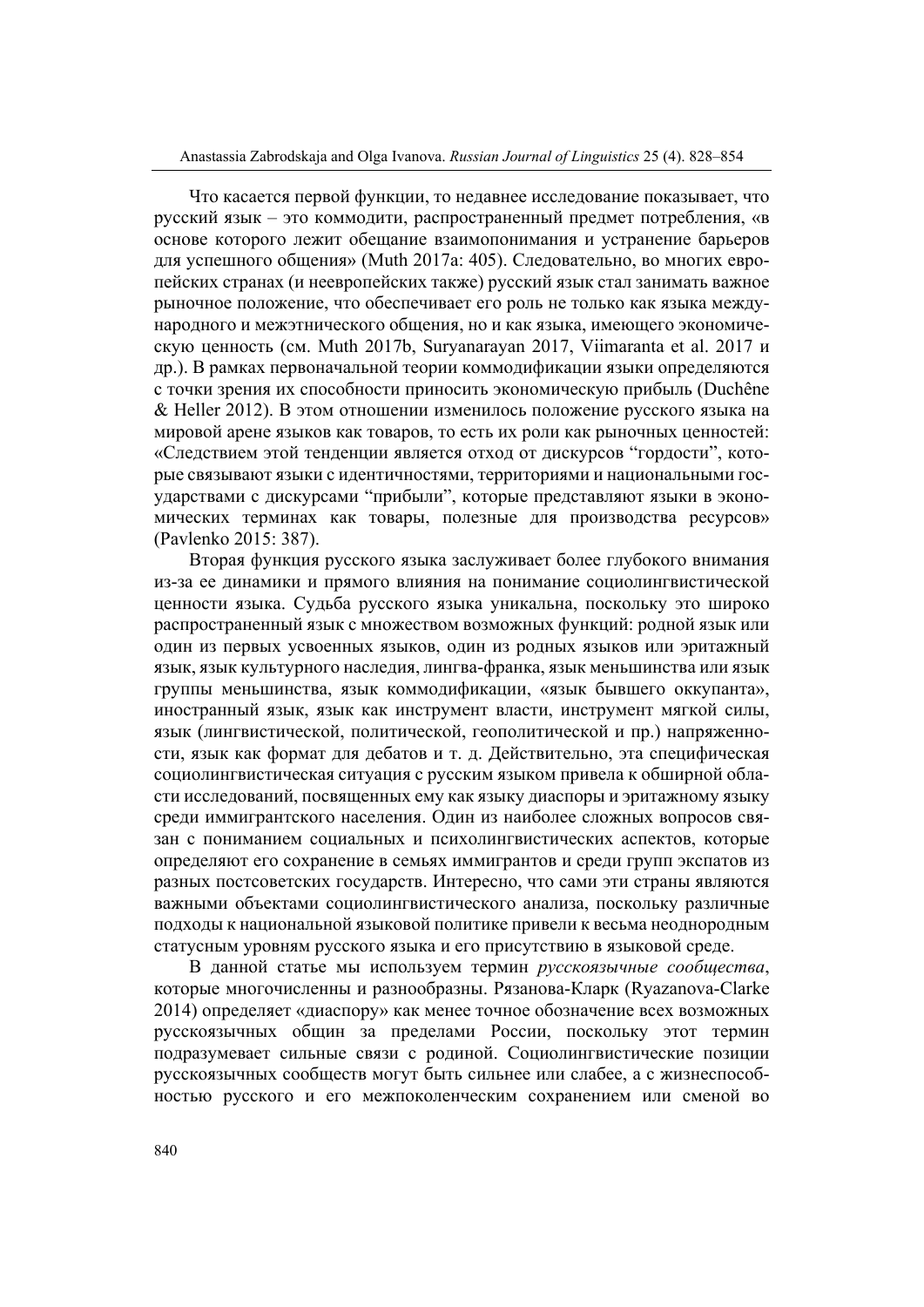многом связаны статусы контактных языков и культур. Важна и роль отношения к языку, и расхождений между отношением и языковой компетенцией в иммигрантских сообществах (ср. Lasagabaster 2008).

В то же время эти новые социолингвистические реалии всегда шли и продолжают идти рука об руку с русским языком в новом обличии (Pavlenko 2017). Понимание иногда несопоставимых ситуаций может быть очень полезным для социолингвистического описания русского языка. «Важно изучить, почему на постсоветском пространстве наблюдаются различные обобщенные тенденции в использовании языка, самоидентификации и групповой идентификации» (Cheskin & Kachuyevski 2019: 4).

Социолингвистическая ситуация с русским языком как унаследованным по-прежнему оставляет без ответа множество вопросов, и цель этого специального выпуска – способствовать более глубокому пониманию некоторых из них. В нем представлены новые сравнительные исследования по передаче и сохранению русского языка как эритажного в странах (в некоторой степени) с историческим присутствием русского языка (например, Эстония, Германия, Израиль, Швеция и США), но также и в менее изученных средах с очень недавней историей русского языка как эритажного (например, Испания, Кипр, Индия, Южная Корея и Япония). Кроме того, данный специальный выпуск призван отразить различные текущие аспекты русского языка как эритажного: в нем собраны работы о различных коммуникативных и функциональных ролях русского языка как унаследованного, о семейной языковой политике в отношении русского как эритажного в разных странах, о лонгитюдных изменениях его социолингвистического статуса и о структурных изменениях, которые носители производят в русском языке как эритажном. Таким образом, авторы обсуждают различные социолингвистические переменные, которые побуждают мигрантов первого поколения передавать или не передавать свои родные языки носителям второго поколения; особенности построения идентичности у разных поколений мигрантов; явления, которые характеризуют языковой выбор и наследие языковых систем в последующих поколениях; и заметность языков мигрантов в таких условиях, как языковой ландшафт.

#### **2. Русский язык в постсоветских иммигрантских сообществах**

В настоящее время русский язык распространен по всему миру. Помимо Российской Федерации и четырнадцати национальных государств, образовавшихся в результате распада Советского Союза, во многих странах обосновалось значительное количество русскоязычных. Кроме традиционных мест проживания в Израиле, Германии и США (Ben-Rafael et al. 2006), общины русскоязычных иммигрантов в последнее время стали особенно многочисленными в Западной Европе, на Ближнем Востоке и в Азии. Как уже указывалось выше, большинство из них связаны русским языком внутренне, а не конкретной этнической или национальной принадлежностью. Д. Лайтин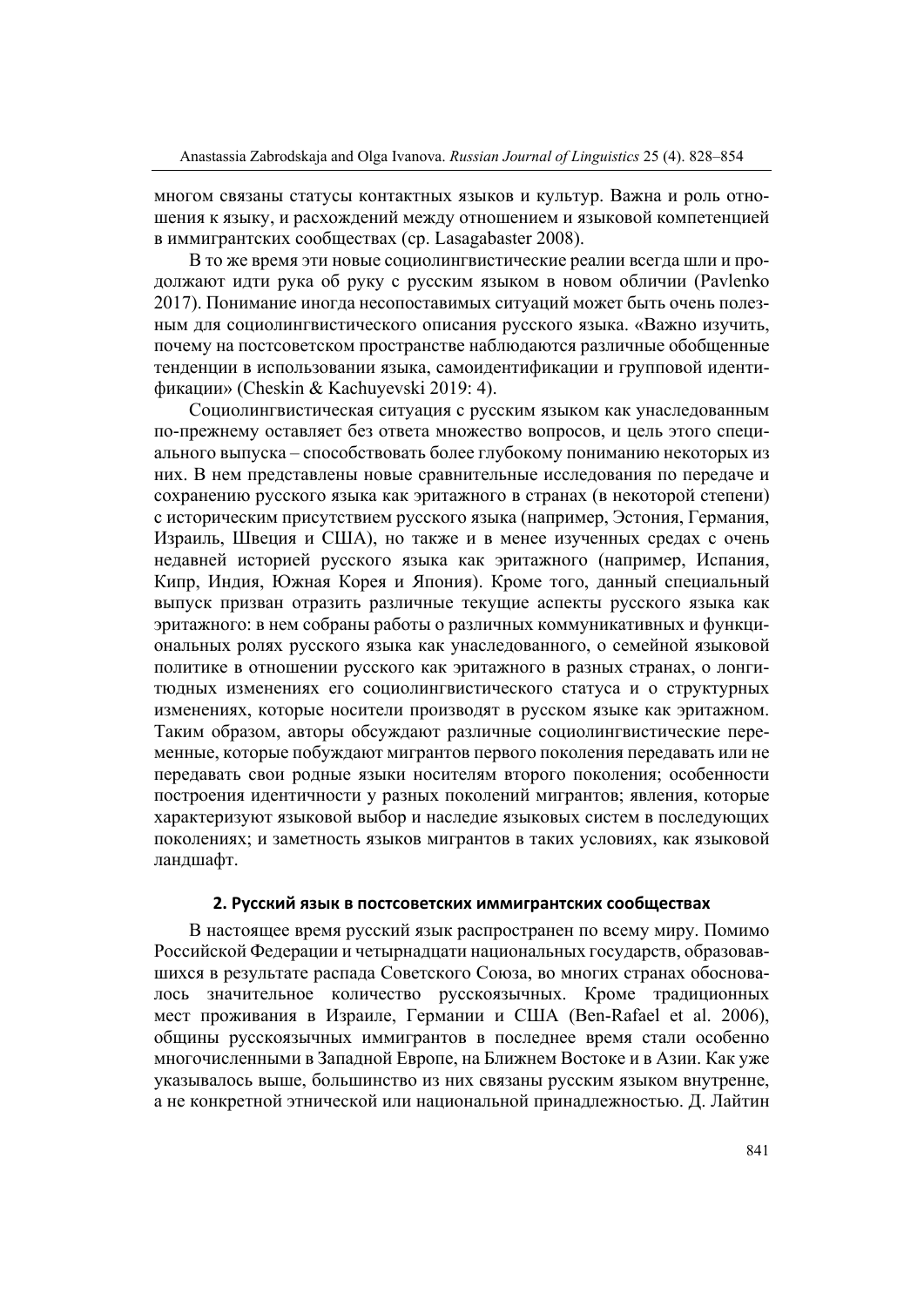(Laitin 1998) определил русский язык как маркер групповой идентичности среди русскоязычных сообществ за рубежом, хотя следует проявлять некоторую осторожность с точки зрения различий в идентичности и взглядах постсоветских иммигрантов. А. Ческин и А. Качуевски (Cheskin & Kachuyevski 2019) настаивают на том, что русскоязычная идентичность сложна и варьируется в различных сообществах, в которых говорят на русском языке.

В настоящее время к русскому языку как средству общения, идентичности и коммодификации за пределами России применяются разные определения. Русский язык в постсоветских государствах принято определять как *лингва-франка*, *язык межэтнического общения*, *официальный язык*, *язык меньшинства* или *иностранный язык* в новых социолингвистических ландшафтах. Важно отметить, что роль русского языка как лингва-франка чрезвычайно варьируется в рамках национальной политики дерусификации (Pavlenko 2006). Были проведены обширные исследования меняющихся языковых ситуаций в четырнадцати постсоветских национальных государствах (например, Pavlenko 2008). Основные результаты отличают страны Балтии с их глубокой и всепроникающей политикой в отношении национальных языков (Brubaker 2014), а также страны Кавказа, которые исключили русский язык из законодательства (Hogan-Brun & Melnyk 2012), от стран Центральной Азии, с языковой политикой в пользу русского, которая признает русский язык либо официальным, либо языком межнационального общения (Aminov et al. 2010). Такие восточноевропейские государства, как Беларусь, Украина и Молдова, образуют особую группу стран с меняющейся динамикой языковой политики. В то время как Беларусь приняла русский язык в качестве своего второго государственного языка, который в настоящее время де-факто используется в качестве основного языка страны (Pavlenko 2013), Молдова поляризована между национальным молдавским и престижным русским (Prina 2012), а Украина проходит разные этапы языкового регулирования, включая крайнюю степень политизации языкового вопроса (Csernicskó 2017, Smaglo 2020).

В странах за пределами постсоветского пространства показателем общей характеристики для постсоветских иммигрантов является именно русский язык. В постсоветских иммигрантских сообществах русский язык часто используется в качестве лингва франка и языка межэтнического общения, независимо от этнических или национальных групп носителей (ср. Ryazantsev 2015). Важно отметить, что не все постсоветские иммигранты – русскоязычные. Для того, чтобы избежать любого поверхностного или упрощенного подхода к диаспоре, Д. Малютина (Malyutina 2020) подчеркивает важность различия между теми постсоветскими иммигрантами, которые используют русский язык, и теми, кто не хочет иметь с ним ничего общего. Это наблюдение кажется очень уместным, учитывая, что исторически сложилась общая тенденция называть «русским» любого иммигранта из бывшего Советского Союза (см., например, Andrews 1998 о такой исторической перспективе).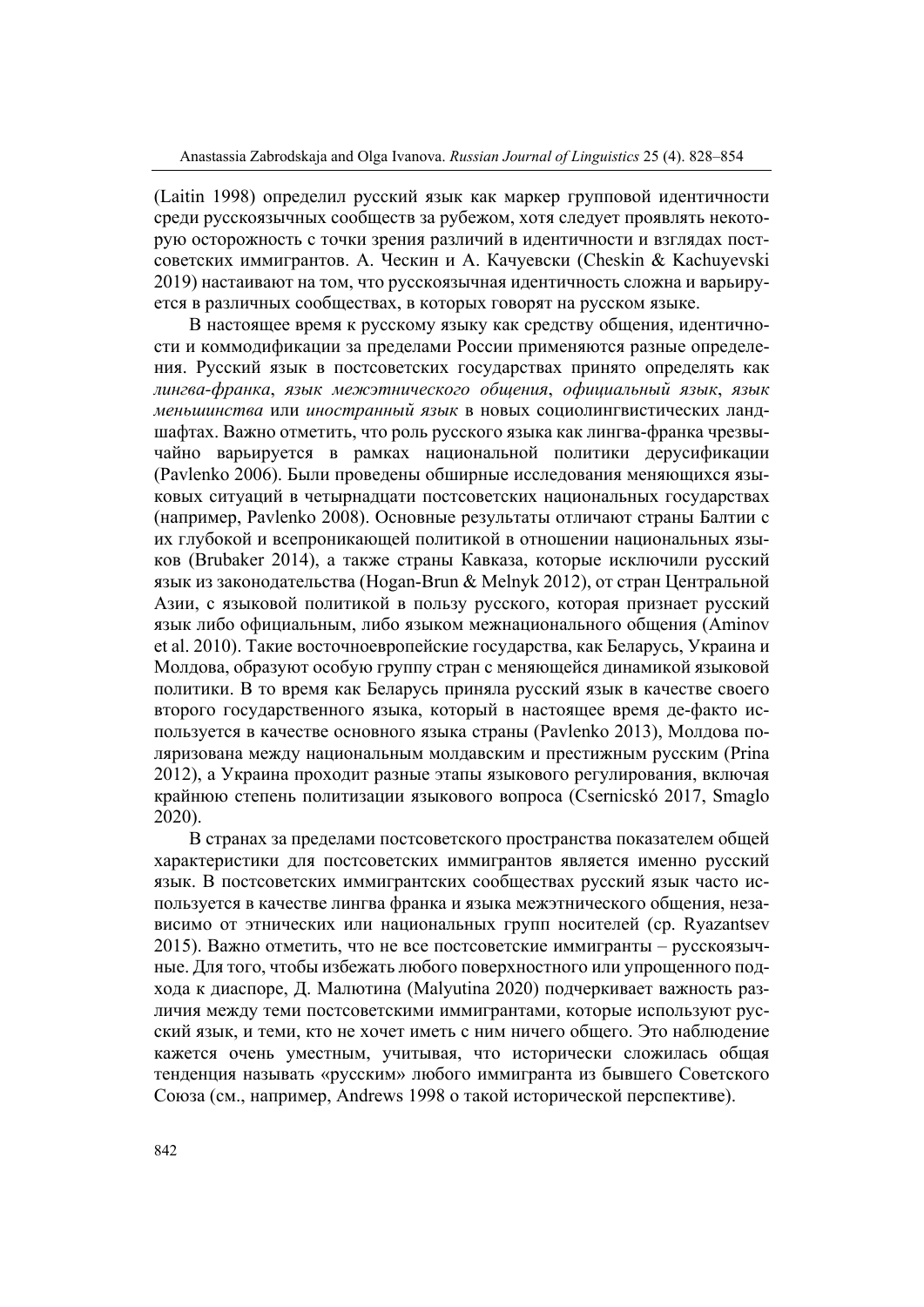Несмотря на эти различия, именно русский язык получил широкую поддержку за пределами России. Российская Федерация запустила «проект соотечественников», направленный на взаимодействие с российскими гражданами, проживающими за границей, в частности на поощрение связей с родиной и использование таких связей для продвижения России и русского языка на Западе (Byford 2012). Влияние этого проекта распространяется на многих постсоветских иммигрантов. «Русская диаспора – это не диаспора в строгом смысле слова и не "русская"» (Suslov 2017: 10): в группы соотечественников во всем мире входят не только российские граждане, проживающие за рубежом, но и иммигранты из Советского Союза, бывшие советские русскоязычные граждане, граждане России и бывшие советские граждане в целом. Эти иммигрантские общины объединены общей историей и общими воспоминаниями, и русский язык играет ключевую роль в этих связях (Elias & Shorer-Zeltser 2006). Общий язык и культура, как ясно заявляют А. Мустайоки, Е. Протасова и М. Еленевская (Mustajoki et al. 2020a), могут гораздо сильнее способствовать успешной консолидации диаспоры, чем любой принцип идеологической или политической лояльности. Таким образом, в целом, чувство принадлежности к русскоязычной диаспоре не связано с политическими пристрастиями (Golova 2020).

В некоторых принимающих странах роль русского языка как *средства общения* диаспоры уже достигла значительных успехов. В Израиле, например, русский язык систематически используется в разветвленной сети печатных и электронных СМИ (Elias 2011). Еленевская и Фиалкова (Yelenevskaya & Fialkova 2003), основываясь на нарративах иммигрантов, показали, что русскоязычные в Израиле глубоко осведомлены о ценности и функциональных возможностях русского языка. В результате русский язык используется даже в официальных ситуациях, например, в бизнесе и сфере высоких технологий. Похожая ситуация существует в Германии и США, где проживают обширные русскоязычные сообщества. В Германии около шести миллионов носителей русского языка, большинство из которых считают русский своим маркером идентичности (Hamann et al. 2020). Вследствие этого русский язык поддерживается и используется во многих контекстах: от образования (в основном, детских садов и начальных школ) до коммерческой инфраструктуры, средств массовой информации и социальных сетей, а также медицинских учреждений (Bergmann 2015). В Соединенных Штатах, где по состоянию на 2010 год более трех миллионов человек говорили по-русски (Aref'ev 2014), русский выступает в качестве языка социальной среды иммигрантов (Hubenthal 2004), который положительно воспринимается, изучается и используется многими эритажниками (Kagan 2010). Публичное присутствие русского языка в США очень широко, в том числе не только в прессе, но также в юридических и медицинских службах, образовательных учреждениях, коммерческой инфраструктуре и особенно в академических кругах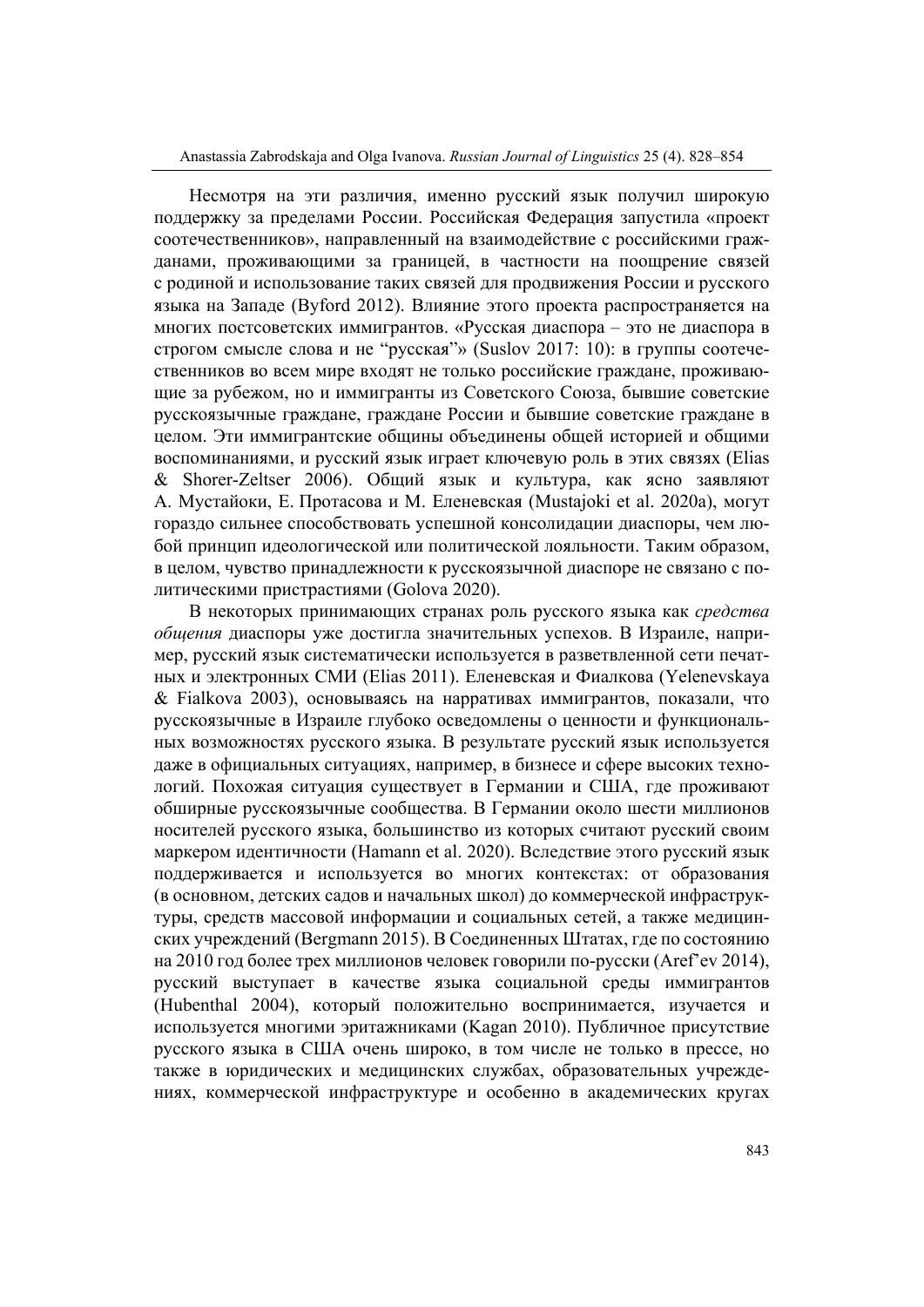(Kagan & Dillon 2010). Во всех трех упомянутых странах русскоязычные группы в целом положительно относятся к русскому языку как к эритажному, обеспечивая его сохранение и передачу из поколения в поколение (ср. Moin, Schwartz & Breitkopf 2011 про Израиль и Германию; и Kagan 2010 про США). Однако социолингвистический статус и функционирование русского языка в других странах с крупными русскоязычными сообществами не обязательно следуют такой же схеме. В некоторых из них причина может заключаться в большей рассредоточенности русскоязычных по всей стране, с разобщенными (и небольшими) связями с сообществом. Примером могут служить русскоязычные иммигранты в Великобритании, которые представляют собой довольно фрагментированное сообщество с сильными социальными и культурными различиями и разнообразными общественными практиками (Byford 2012). На рынке русскоязычных мигрантов Великобритании существует русскоязычная сеть истеблишмента, включающая материальные (продукты, рабочую силу, услуги и т.д.) и символические (информацию, услуги, контакты и т.д.) формы обмена; но она явно нацелена на рассредоточенную и несколько неопределенную целевую группу, которая в основном связана через неформальные социальные сети (Byford 2012).

В некоторых странах русскоязычные сообщества появились совсем недавно, а диаспора четко не организована. Наиболее яркими примерами могут служить русскоязычные общины в Южной Европе, где русский язык является одним из многих языков иммигрантов из числа меньшинств, со сложными, динамичными и разнообразными социолингвистическими ситуациями. В Италии, например, русскоязычное сообщество характеризуется индивидуализмом и раздробленностью, в основном из-за его относительно небольшого размера и высокой рассредоточенности по стране (Perotto 2014). В своем социолингвистическом исследовании М. Перотто (Perotto 2014) обнаружила, что большинство членов этого сообщества не очень заботится о поддержании контактов с другими русскоязычными или о сохранении русского языка.

Таким образом, социолингвистическая ситуация с русским языком в постсоветских иммигрантских сообществах очень изменчива и нестабильна. Транснациональность определяет социальную, культурную и экономическую деятельность современных диаспор (Yelenevskaya & Protassova 2015). Это один из факторов, объясняющих социолингвистические различия в русскоязычных диаспорах, но определенно необходимы дополнительные исследования более конкретных (национальных и специфичных для сообщества) факторов, которые объясняют (и предсказывают) функциональную и символическую ценность русского языка как языка иммигрантов. В этом отношении одним из первых необходимых шагов является рассмотрение факторов, которые благоприятствуют или препятствуют сохранению русского языка как эритажного в различных сообществах по всему миру.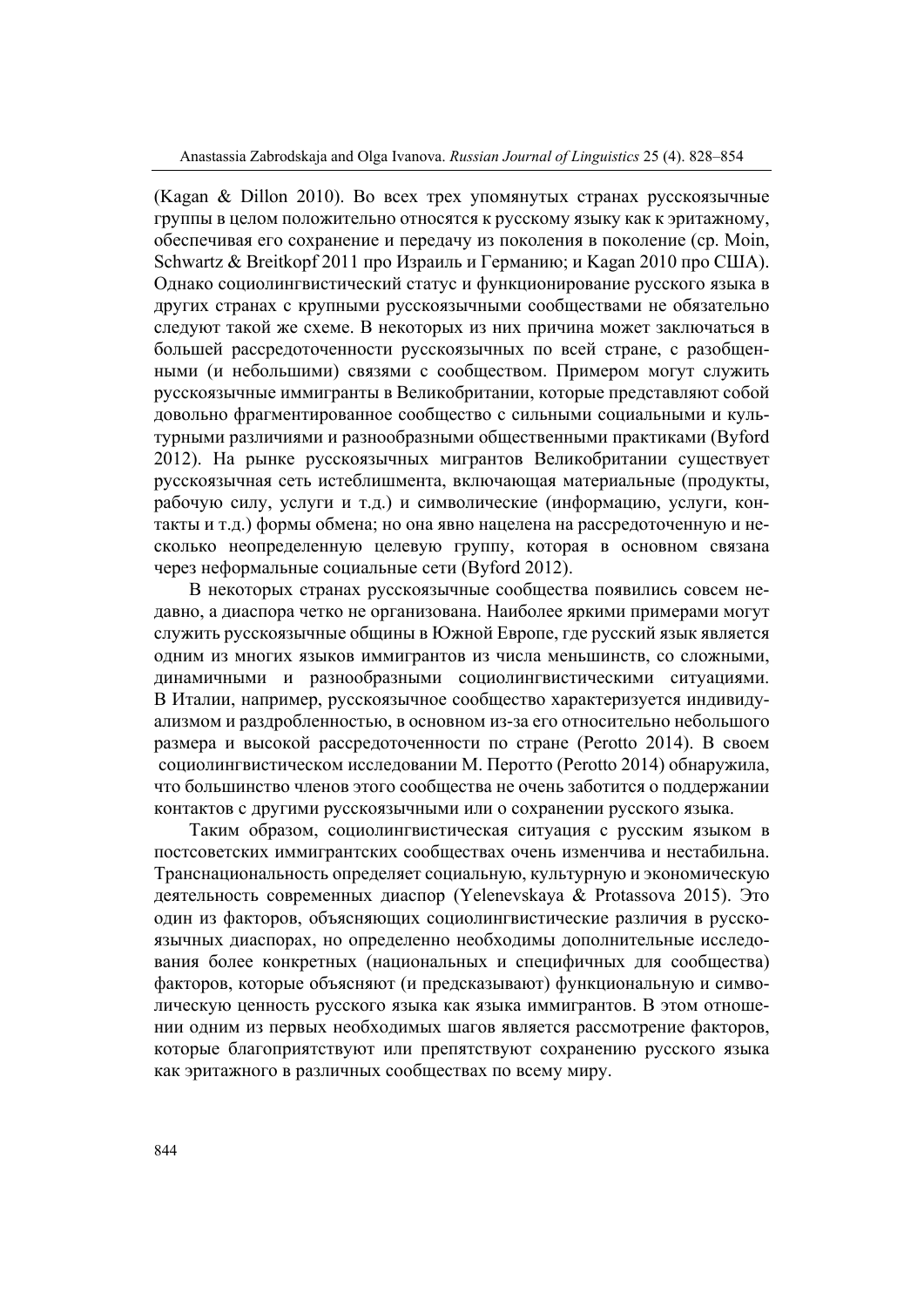## **3. Русский язык как эритажный**

Статус русского языка как эритажного сильно различается в разных общинах. В некоторых из них русский язык – это полноценный язык, передаваемый из поколения в поколение, с долгой социолингвистической историей. Такие укоренившиеся диаспоры состоят как из потомков русскоязычных эмигрантов, так и из новых иммигрантов (Mustajoki et al. 2020a). Однако не все члены таких диаспор сохраняют русский язык и культуру с течением времени (Smyth & Opitz 2013). Очевидно, что существует множество факторов, обусловливающих сохранение русского языка как эритажного во всем мире. Фактически даже в странах со значительными русскоязычными сообществами, таких как Германия, многие представители второго поколения иммигрантов ассимилируются лингвистически (Golova 2020). Следует добавить, что русский язык за рубежом не остается стабильным, изменения и вариации неизбежны (в качестве общего обзора см.: Ryazanova-Clarke 2014).

Социолингвистические и психолингвистические исследования эритажных языков показывают, что внешние и внутренние условия не действуют по отдельности на сохранение унаследованных языков. Существует множество факторов, влияющих на сохранение эритажного языка или его замещение с течением времени; исследования показывают роль факторов, обусловленных принимающим обществом, и факторов, исходящих от самих носителей унаследованного языка (Schalley & Eisenchlas 2020). Действительно социальная ценность эритажного языка как языка меньшинства определяется теми ролями, которые он играет в принимающем обществе. Н. Хорнбергер (Hornberger 2005) предположил, что все глобальные характеристики принимающего сообщества играют роль в сохранении эритажного языка, включая социолингвистический статус эритажного языка, отношение к нему носителей эритажного языка и присутствие эритажного языка в различных общественных сферах (например, в образовании и на рынке труда). Функциональный потенциал унаследованного языка вне дома также важен. Частота использования и возможные коммуникативные роли эритажного языка как в семейном контексте, так и за его пределами имеют большое влияние на его жизнеспособность (Banfi 2018). Среди других факторов исследователи подчеркивают роль престижа эритажного языка и отражаемого им культурного фона (Romanowski 2021); возможности использования эритажного языка в ситуациях с социально-экономическими ресурсами, например, в сфере образования, на рынке труда, в средствах массовой информации, в системах здравоохранения или в сфере любых других государственных услуг (Aalberse et al. 2019); степень самоидентификации с культурой эритажного языка и позитивное отношение к его символическим и функциональным ценностям (Ivanova 2019); и степень воздействия на язык исторического наследия, а также сокращение такого влияния дома (Montrul 2016). Из этого следует, что следующее утверждение оказывается довольно правильным: «Возможно, главный вывод многолетних исследований в области сохранения и смены языка заключается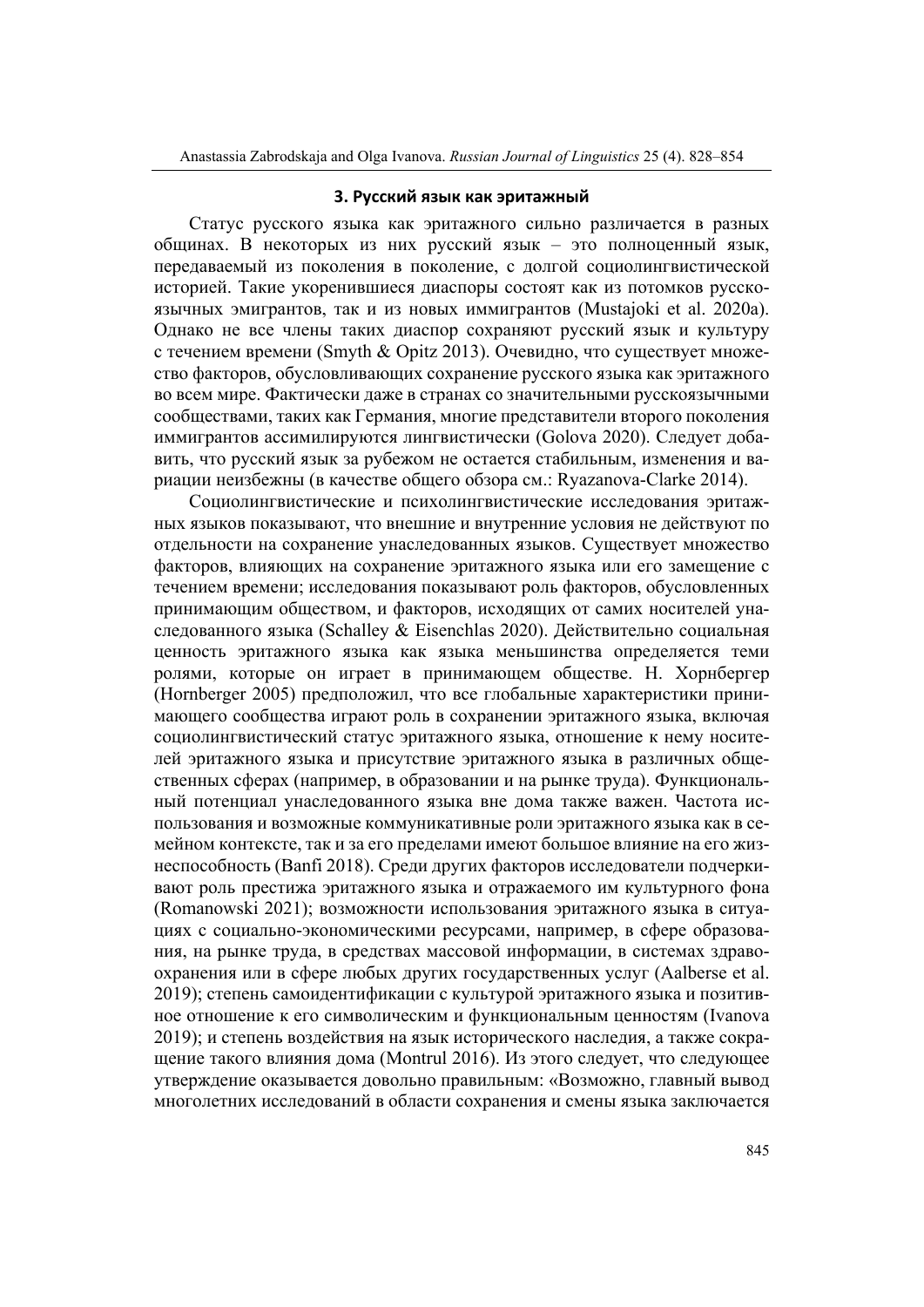в том, что существуют разнообразные факторы, которые оказывают свое влияние в конкретных случаях, и становится невозможным построить единую широко признанную теорию о сохранении и смене языка, предсказывающую, что произойдет в любой данной двуязычной среде» (Aalberse et al.: 49). Таким образом, социальные факторы систематически дополняются набором индивидуальных характеристик лиц, говорящих на языке: их возрастом, полом, семейным положением, знанием языка, причинами миграции, сроком проживания в стране пребывания, контактной группой и т.д. (Nesteruk 2010).

Относительно русского языка как эритажного можно сделать несколько замечаний. Есть несколько важных аспектов, обусловливающих сохранение русского языка как эритажного в различных русскоязычных сообществах. Среди наиболее важных факторов – контактный язык и его социальный престиж, возможности для получения образования, социально-экономические преимущества и отношение носителей к политическим и социальным коннотациям русского как национального языка России. А Мустайоки, Е. Протасова и М. Еленевская (Mustajoki et al. 2020b: 5) очень четко резюмируют это: «Неидеологическая поддержка русского языка за пределами страны – это деликатный вопрос, который не только призывает к доброй воле, но и требует экспертного знания местного языка, образовательной политики и экономической ситуации, которое может либо создать стимулы для сохранения русского языка, либо сделать его неактуальным для социально-экономической вертикальной мобильности представителей диаспор».

Во многих странах русскоязычные культурные учреждения способствуют сохранению русского языка как эритажного через воскресные школы, языковые курсы или даже (хотя и реже) регулярное школьное образование. Тем не менее, семьи играют ключевую роль в укреплении русского языка как эритажного, и в этом отношении важно понимать, как политика в отношении семейного языка создается в различных русскоязычных сообществах по всему миру.

В своем описании семейной языковой политики в русскоязычных семьях в США О. Нестерук (Nesteruk 2010) упоминает о необходимости, вслед за Дж. Фишманом, разграничивать *передачу языка* и *сохранение языка* для понимания двуязычия у эритажников: О. Нестерук указывает на то, что передача языка (использование русского языка как унаследованного детьми в семье) гораздо более распространена и успешна, чем сохранение языка (использование русского языка в качестве унаследованного последующими поколениями для выполнения различных функций). Делая акцент на русскоязычной диаспоре в США, О. Лалеко (Laleko 2013) подчеркивает, что иммигранты в третьем и четвертом поколениях, в том числе постсоветские граждане, обычно проявляют менее сильную эмоциональную озабоченность по поводу сохранения русского языка как эритажного. Ее вывод относительно судьбы русского языка как эритажного в США не очень благоприятен: «<…> предполагая, что отношение к языку дома выступает показателем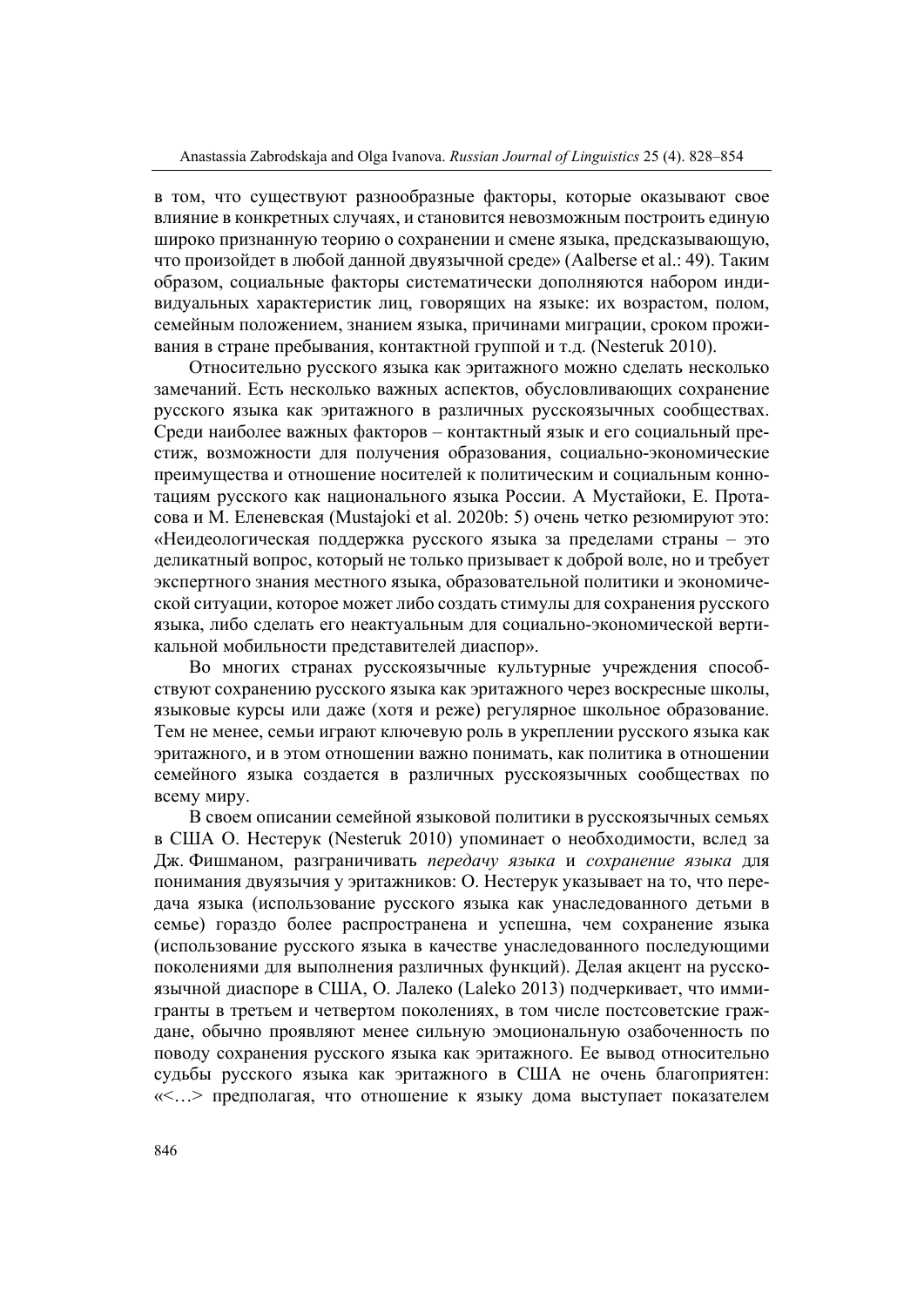продолжающегося межпоколенческого сохранения языка в семьях иммигрантов, мы можем выдвинуть гипотезу о том, что стремление к сохранению и активному использованию эритажного языка за пределами дома и семьи может не входить в число высших приоритетов рожденного в Америке поколения русскоязычных эритажников» (Laleko 2013: 391).

Для сравнения: социолингвистическая ситуация в Финляндии показывает, что в большинстве случаев политика в области семейного языка способствует сохранению русского языка. Е. Протасова (Protassova 2008) поясняет, что большинство русскоязычных семей выбирают школы с преподаванием на финском и русском языках или c преподаванием русского языка в качестве эритажного, хотя эти результаты показывают значительную социальную корреляцию: семьи с низким социально-экономическим статусом менее склонны подвергать своих детей влиянию русского языка как унаследованного. Аналогично М. Шварц (Schwartz 2008) показывает, что русско-еврейские иммигранты в Израиле активно участвуют в передаче своим детям русского языка как эритажного и, что немаловажно, жалуются, когда образовательные и социальные условия не обеспечивают сбалансированного владения русским языком для их детей. Таким образом, социолингвистические ситуации в отношении русского языка сильно различаются в разных странах, и исторические вопросы (например, наличие русского языка или социальная открытость к языкам мигрантов) помогут многое объяснить в дополнение к социальным и индивидуальным факторам в сохранении русского языка как эритажного. Языковые идеологии, а также управление и практика использования русского как унаследованного языка – три столпа семейной языковой политики в соответствии с классической моделью Б. Спольски (Spolsky 2004) – зависят от страны и образуют своего рода калейдоскоп меняющихся и неустойчивых контекстов, благоприятствующих или препятствующих сохранению русского языка как эритажного.

Кроме того, наблюдаются влияние статуса русского языка как унаследованного на его внутреннюю эволюцию и изменения и связанная с этим политика в отношении семейного языка. Ограниченное знакомство с эритажным языком может иметь важное значение для его усвоения. Например, систематически утверждается, что уменьшенное количество инпута является основной причиной трудностей с приобретением основных грамматических признаков эритажного языка, в особенности русского как унаследованного, в связи с использованием родов имен существительных (ср. Rodina et al. 2020). Что касается русского языка, соответствующие исследования были проведены во многих местах проживания иммигрантов, выявив изменения в структуре русского языка как эритажного (ср. Protassova 2008 о русском языке в Финляндии, Isurin & Ivanova-Sullivan 2008 о русском языке в США, и Schwarz 2008 о русском языке в Израиле). Однако недавнее сравнительное исследование русского языка в Израиле, Германии, Норвегии, Латвии и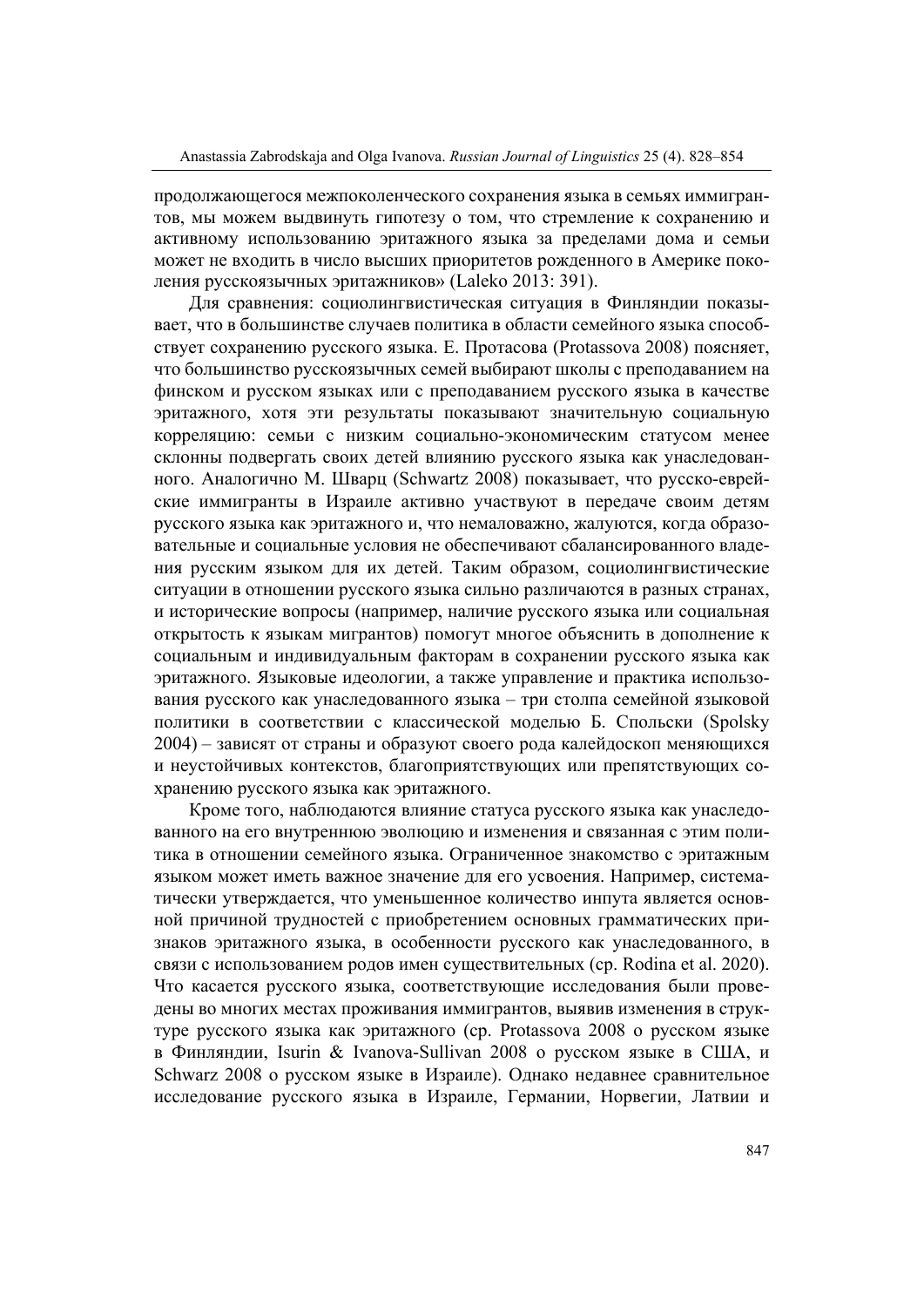Великобритании выявило необходимость поиска общих и противоположных черт языковых изменений в русском языке как унаследованном (Rodina et al. 2020).

## **4. Статьи данного выпуска**

В настоящем специальном выпуске многосторонний взгляд на языки и самобытность мигрантов способствует пониманию следующих вопросов:

 *Социолингвистические портреты*: кто передает или не передает свой язык второму поколению? Как воспринимаются русский и другие постсоветские языки как эритажные?

 *Социальная видимость* языков*:* как эти языки включены в разные сферы использования языка (лингвистический ландшафт)?

 *Знание и отношения:* что постсоветские иммигранты и репатрианты думают о своих эритажных языках и как их убеждения влияют на их жизнеспособность?

 *Знание, общество и языковая система:* как все эти социолингвистические и когнитивные процессы влияют на трансформацию языковых систем русского и других постсоветских языков как эритажных в совокупности с их контактными языками?

Данный выпуск включает в себя тематические исследования, посвященные управлению языком в двуязычных русско-эстонских и русско-испанских семьях (Ivanova & Zabrodskaja), социолингвистическим моделям сохранения русского языка в качестве унаследованного в Германии (Brehmer), грамматическим аспектам русского языка как эритажного в Израиле (Meir et al.), грамматическим изменениям в русском языке под влиянием английского языка среди русско-английских двуязычных иммигрантов, проживающих в США (Isurin), многоязычию и транслингвизму среди русскоязычных сообществ на Кипре, в Эстонии и в Швеции (Karpava et al.), присутствию русского языка в языковом ландшафте Нюрнберга, Германия (Ritter) и в трех азиатских странах – Индии, Японии и Южной Корее (Protassova et al.), использованию русского, казахского и распространению английского языка в практике именования и переименования (Smagulova & Madiyeva), а также о сохранению эритажного языка и идентичности в литовской диаспоре (Ramonienė & Ramonaitė). В статье А. Бранец и А. Вершик (Branets & Verschik) представлен структурный и экстралингвистический анализ рецептивного многоязычия, демонстрирующий, как эстонцы понимают украинский язык через знание русского языка. Г. Путята (Putjata) обращается к теме сохранения языка среди многоязычных учителей, суммируя результаты своего исследования, посвященного представлениям русско-ивритских говорящих о языковой нормальности в образовательной среде. Три рецензии на книги в конце данного выпуска включены с целью продемонстрировать, как в разных странах каждое новое поколение находит собственные способы использования своего эритажного языка в зависимости от отношений между языком и обществом,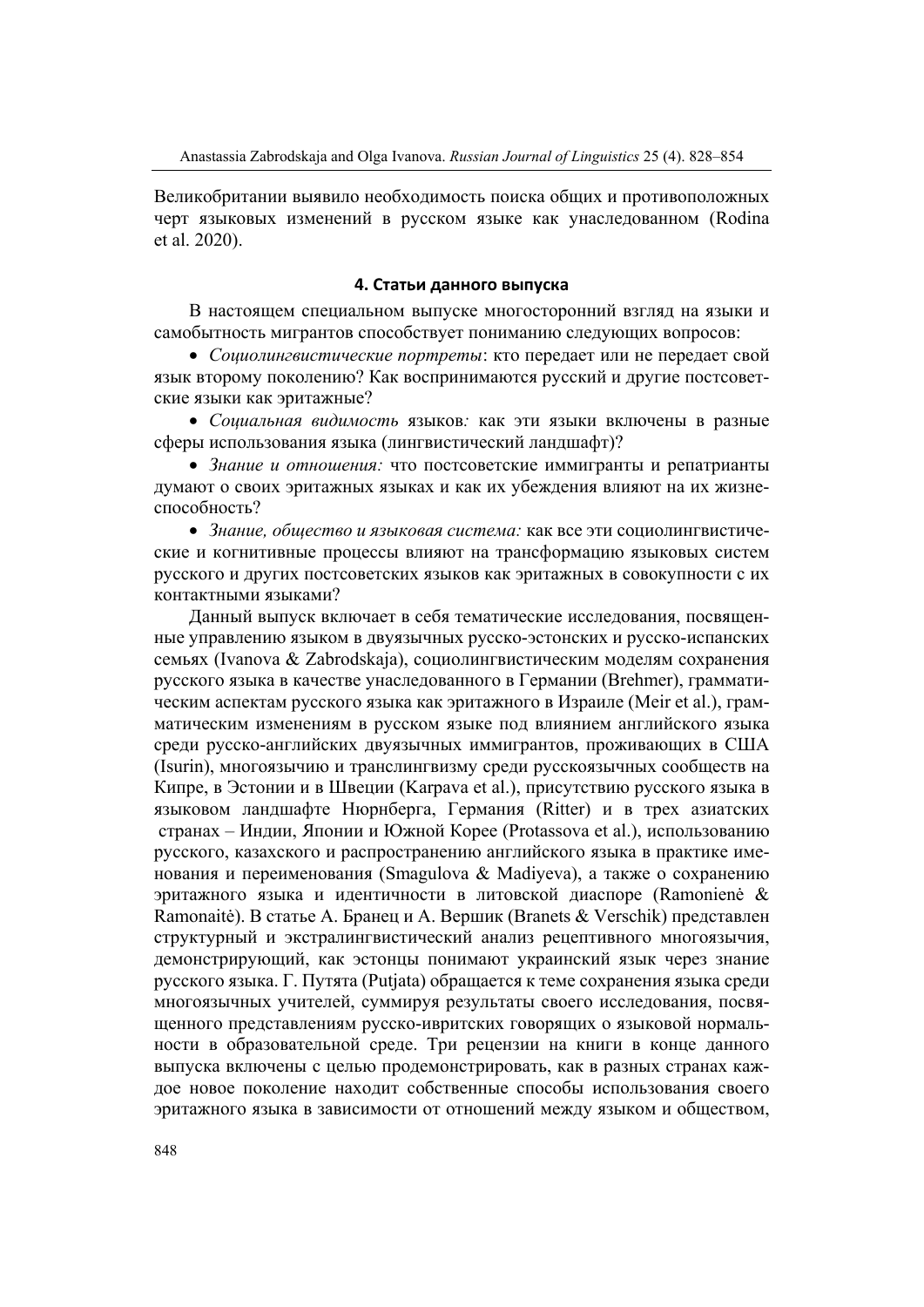языковыми установками и восприятием. Это позволяет более отчетливо представить себе процесс сохранения русского языка и языковых контактов постсоветских иммигрантов в Европе и за ее пределами по сравнению с особыми ситуациями с участием двух или более языков, исследованных и представленных в этих научных изданиях.

#### **5. Заключение**

Из-за политической, экономической и демографической нестабильности не только этнические меньшинства (в основном евреи и этнические немцы), но и этнические группы уже независимых государств начали эмигрировать с постсоветского пространства в страны Центральной и Западной Европы. Миграция между новыми независимыми государствами, которая включала добровольное перемещение репатриантов, также стала чрезвычайно интенсивной. Как естественный результат миграционных процессов, многие языки постсоветских иммигрантов были унаследованы от семей мигрантов в новой среде и начали последовательно составлять часть их языковой среды. Лингвистический результат стал многоуровневым: в то время как некоторые постсоветские мигранты сформировали большие сообщества экспатов, которые выступают за сохранение, использование и жизнеспособность традиционных языков, многие другие интегрировались в свои принимающие общества и/или ассимилировались культурно и лингвистически, отказавшись от своего эритажного языка. Наш специальный выпуск показывает, что ни одно из этих изменений не произошло в одночасье, и сложно определить, какие социолингвистические изменения все еще продолжаются.

Ожидаемый результат специального номера – выявленные закономерности, которые определяют социолингвистические и когнитивные аспекты жизнеспособности эритажных языков, а также влияние экстралингвистических факторов на внутренние системы эритажных языков. В этом контексте в специальном номере предлагается дальнейший анализ социальных отношений в соответствующих обществах и языковых системы в эритажных языках. Эти социолингвистические реалии, окружающие русский язык, можно вкратце описать с помощью эстонской поговорки: "Heal lapsel mitu nime" («У хорошего ребенка много имен»). В своем сборнике А Мустайоки, Е. Протасова и М. Еленевская (Mustajoki et al. 2020a) задаются вопросом: «Русский язык как коммуникативный инструмент: Лингва-франка, посредник или что-то еще?» и дают обзор возможных сценариев. Данный специальный выпуск, отвечая на некоторые уже знакомые вопросы, приводит к новым вызовам; само собой разумеется, что отдельные непредвиденные особенности русского языка обнаруживаются в более сложной ситуации (например, интерференция, транслингвизм, рецептивное многоязычие).

Как показывают тематические исследования в нашем специальном номере, русский и другие языки (например, литовский) постсоветских иммигрантов в Европе и за ее пределами могут стать (культурным)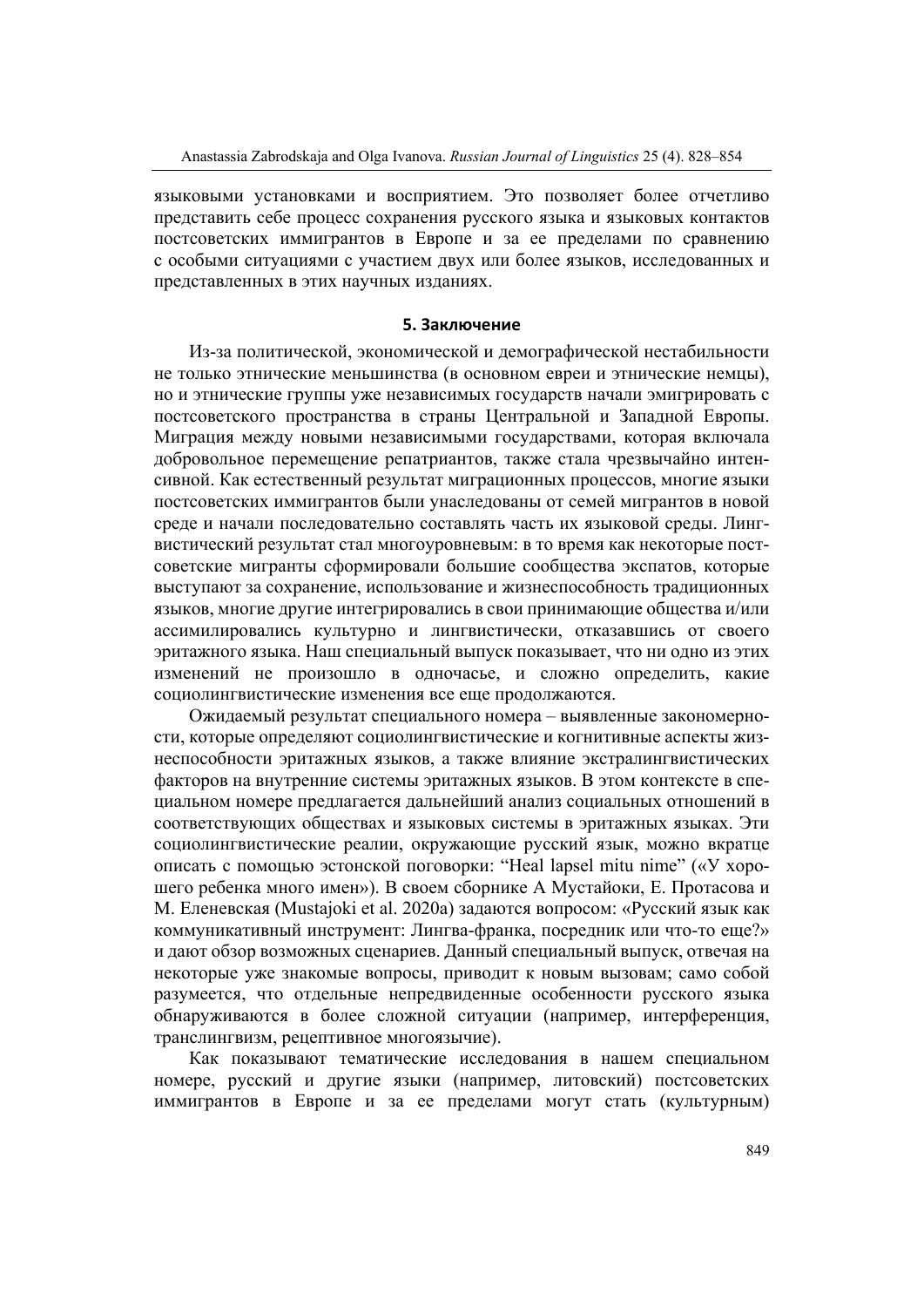наследием, приобретенным в основном в качестве домашнего языка, часто без осознанной осведомленности или спланированной языковой политики семьи. Многое зависит не только от определенных способов использования языка, его образовательного и экономического статуса в более широком сообществе, но и от детей как активных агентов, которые могут предоставить свои собственные наборы норм и ожиданий в отношении использования эритажного языка.

#### **© Anastassia Zabrodskaja and Olga Ivanova, 2021**



This work is licensed under a Creative Commons Attribution 4.0 International License https://creativecommons.org/licenses/by/4.0/

#### **Author contributions**

Authors 1 and 2 contributed equally and should be considered co-first authors.

#### **Acknowledgements**

This article was supported by basic funding for research areas of national significance at the Institute of Estonian and General Linguistics of the University of Tartu.

#### **REFERENCES**

- Aalberse, Suzanne, Ad Backus & Pieter Muysken. 2019. *Heritage Languages. A Language Contact Approach*. Amsterdam / Philadelphia: John Benjamins.
- Aminov, Khalil, Vilhelm Jensen, Sherali Juraev, Indra Overland, Damir Tyan & Yamin Uulu. 2010. Language use and language policy in Central Asia. *Central Asia Regional Data Review* 2 (1). 1–29.
- Andrews, David R. 1998. *Sociocultural Perspectives on Language Change in Diaspora. Soviet Immigrants in the Unites States*. Amsterdam/Philadelphia: John Benjamins.
- Aref'ev, Alexander. 2014. The Russian language in the world: Past, present, and future. *Herald of the Russian Academy of Sciences* 84 (5). 357–364.
- Banfi, Cristina. 2018. Heritage languages in Argentina. In Corinne A. Seals & Sheena Shah (eds.), *Heritage Language Policies around the World*, 48–66. London / New York: Routledge.
- Ben-Rafael, Eliezer, Mikhail Lyubansky, Olaf Gluckner, Paul Harris, Yael Israel, Willy Jasper & Julius Schoeps (eds.). 2006*. Building a Diaspora. Russian Jews in Israel, Germany and the USA*. Leiden/Boston: Brill.
- Bergmann, Anka. 2015. Russian as a school subject in Germany: Between politics and the market. *Russian Journal of Communication* 7 (2). 236–241.
- Brubaker, Rogers. 2014. Nationalizing states revisited: Projects and processes of nationalization in post-Soviet states. *Ethnic and Racial Studies* 34 (11). 1785–1814.
- Byford, Andy. 2012. The Russian diaspora in international relations: 'Compatriots' in Britain. *Europe-Asia Studies* 64 (4). 715–735.
- Cheskin, Ammon & Angela Kachuyevski. 2019. The Russian-speaking populations in the post-Soviet space: Language, politics and identity. *Europe-Asia Studies* 71 (1). 1–23.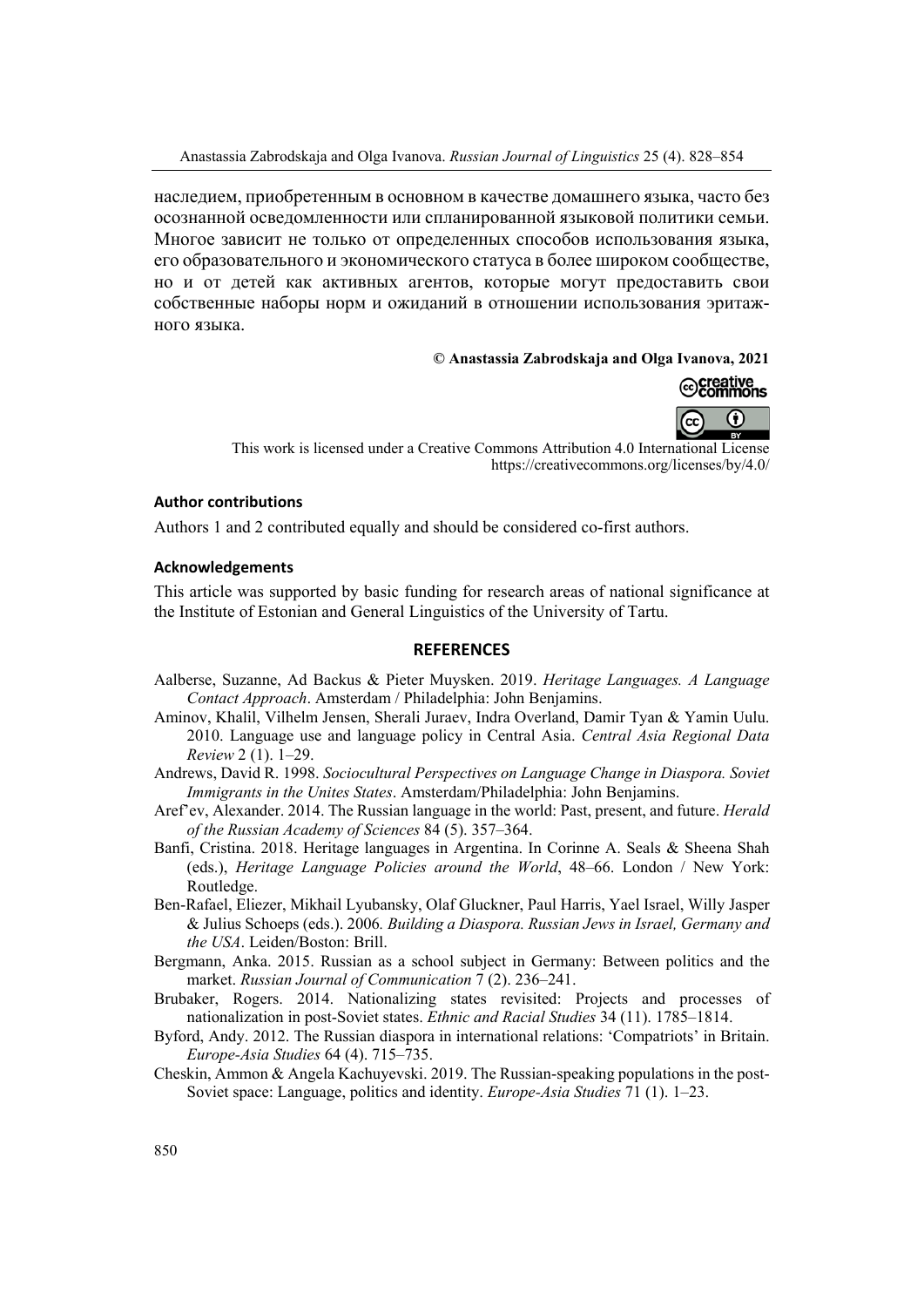- Csernicskó, István. 2017. Language policy in Ukraine: The burdens of the past and the possibilities of the future. In Simone E. Pfenninger & Judit Navracsics (eds.), *Future Research Directions for Applied Linguistics*, 120–148. Briston: Multilingual Matters.
- Duchêne, Alexandre & Monica Heller (eds.). 2012. *Language in Late Capitalism: Pride and Profit*. London: Routledge.
- Elias, Nelly & Marina Shorer-Zeltser. 2006. Immigrant of the world unite? A virtual community of Russian-speaking immigrants on the web. *The Journal of International Communication* 12 (2). 70–90.
- Elias, Nelly. 2011. Russian-speaking immigrants and their media: Still together? *Israel Affairs* 17 (1). 72–88.
- Golova, Tatiana. 2020. Post-Soviet migrants in Germany, transnational public spheres and Russian soft power. *Journal of Information Technology & Politics* 17 (3). 249–267.
- Hamann, Katharina, Kai Witzlack-Makarevich & Nadja Wulff. 2020. Russian in Germany. In Arto Mustajoki, Ekaterina Protassova & Maria Yelenevskaya (eds.), *The Soft Power of the Russian Language: Pluricentricity, Politics and Policies*, 163–174. London/New York: Routledge.
- Hogan-Brun, Gabrielle & Svitlana Melnyk. 2012. Language policy management in the former Soviet sphere. In Bernard Spolsky (ed.), *The Cambridge Handbook of Language Policy*, 592–616. Cambridge: Cambridge University Press.
- Hornberger, Nancy H. 2005. Heritage/community language education: US and Australian perspective. *The International Journal of Bilingual Education and Bilingualism* 8 (2–3). 101–108.
- Hubenthal, Wendy. 2004. Older Russian immigrants' experiences in learning English: Motivation, methods, and barriers. *Adult Basic Education* 14 (2). 104–126.
- Isurin, Ludmila & Tanya Ivanova-Sullivan. 2008. Lost in between: The case of Russian heritage speakers. *Heritage Language Journal* 6 (1). 72–104.
- Ivanova, Olga. 2019. "My child is a perfect bilingual": Cognition, emotions, and affectivity in heritage language transmission. *Languages* 4 (2). 44.
- Kagan, Olga. 2010. Russian heritage language speakers in the U.S.: A profile. *Russian Language Journal* 6. 214–230.
- Kagan, Olga & Kathleen Dillon. 2010. Russian in the USA. In Kim Potowski (ed.), *Language Diversity in the USA*, 179–194. Cambridge: Cambridge University Press.
- Laitin, David. 1998. *Identity in Formation. The Russian-Speaking Populations in the Near Abroad*. Ithaca: Cornell University Press.
- Laleko, Oksana. 2013. Assessing heritage language vitality: Russian in the United States. *Heritage Language Journal* 10 (3). 89–102.
- Lasagabaster, David. 2008. Basque diaspora in the USA and language maintenance. *Journal of Multilingual and Multicultural Development* 29 (1). 66–90.
- Malyutina, Daria. 2020. Whither studies of 'post-Soviet' migrants in the UK? Key themes in current academic research. In Mikhail Deniseno, Salvatore Strozza & Matthew Light (eds.), *Migration from the Newly Independent States*, 533–552. Cham: Springer.
- Moin, Victor, Mila Schwartz & Anna Breitkopf. 2011. Balancing between heritage and host languages in bilingual kindergarten: Viewpoints of Russian-speaking immigrant parents in Germany and in Israel. *European Early Childhood Education Research Journal* 19 (4). 515–533.
- Montrul, Silvina. 2016. Losing your case? Dative experiencers in Mexican Spanish and heritage speakers in the United States. In Diego Pascual y Cabo (ed.), *Advances in Spanish as a Heritage Language*, 99–126. Amsterdam / Philadelphia: John Benjamins.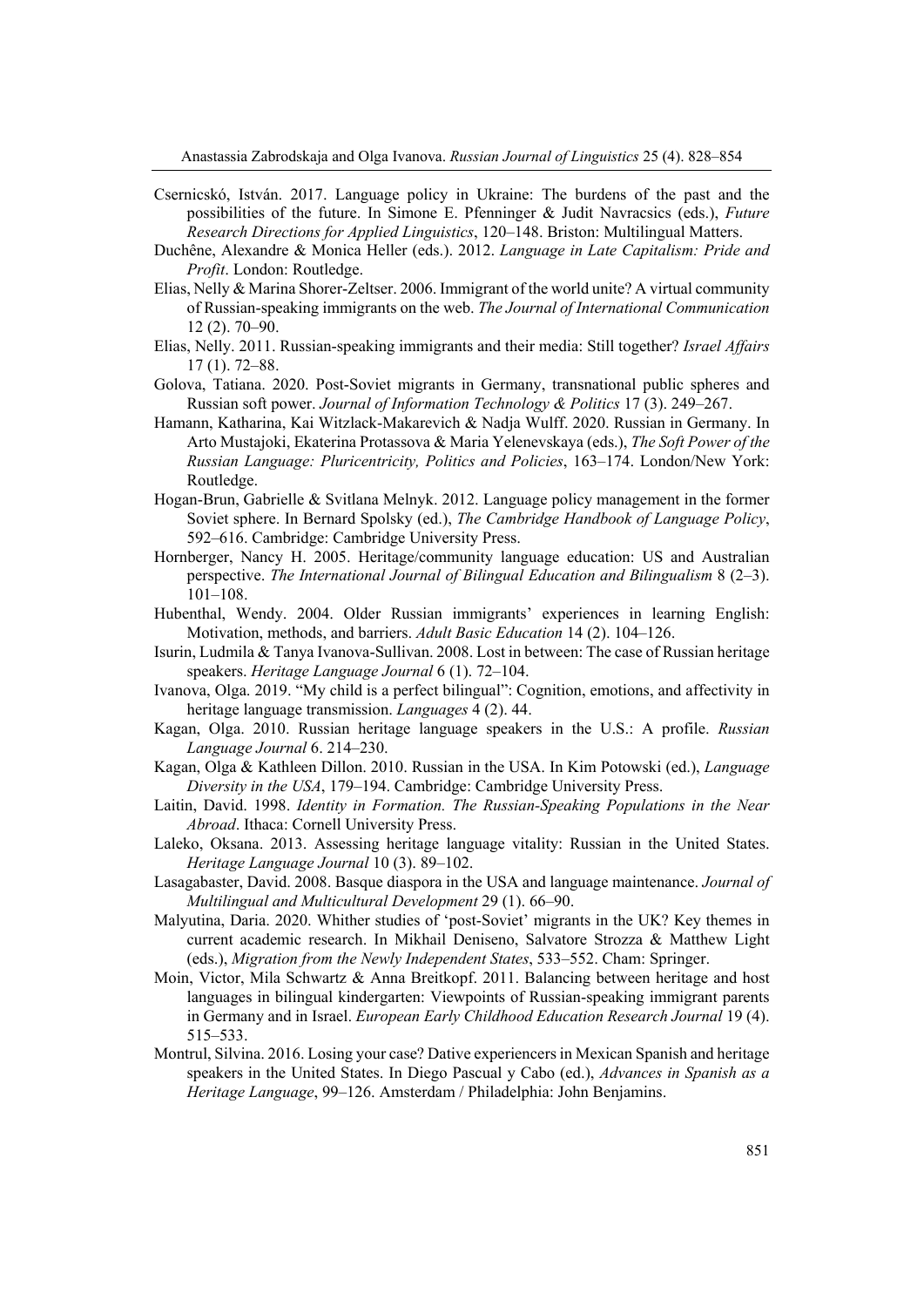- Mustajoki, Arto Samuel, Ekaterina Protassova & Maria N. Yelenevskaya (eds.). 2020a. *The Soft Power of the Russian Language. Plucentricity, Politics and Policies*. Abingdon: Routledge.
- Mustajoki, Arto, Ekaterina Protassova & Maria Yelenevskaya. 2020b. The Russian language away from the Metropolis: Challenges of pluricentric development. In Arto Mustajoki, Ekaterina Protassova & Maria Yelenevskaya (eds.), *The Soft Power of the Russian Language: Pluricentricity, Politics and Policies*, 3–12. Abingdon: Routledge.
- Muth, Sebastian. 2017a. Russian as a commodity: Medical tourism and the healthcare industry in post-Soviet Lithuania. *International Journal of Bilingual Education and Bilingualism* 20 (4). 404–416.
- Muth, Sebastian. 2017b. Russian language abroad: Viewing language through the lens of commodification. *Russian Journal of Linguistics* 21 (3). 463–492.
- Nesteruk, Olena. 2010. Heritage language maintenance and loss among the children of Eastern European immigrants in the USA. *Journal of Multilingual and Multicultural Development* 31 (3). 271–286.
- Pavlenko, Aneta. 2006. Russian as a lingua franca. *Annual Review of Applied Linguistics* 26. 78–99.
- Pavlenko, Aneta (ed.). 2008. Multilingualism in post-Soviet countries. [Special issue]. *International Journal of Bilingual Education and Bilingualism* 11 (3&4).
- Pavlenko, Aneta. 2013. Multilingualism in Post-Soviet Successor States. *Language and Linguistics Compass* 7 (4). 262–271.
- Pavlenko, Aneta. 2015. Russian-friendly: How Russian became a commodity in Europe and beyond. *International Journal of Bilingual Education and Bilingualism* 20 (4). 385–403.
- Pavlenko, Aneta. 2017. Linguistic landscape and other sociolinguistic methods in the study of the Russian language abroad. *Russian Journal of Linguistics* 21 (3). 493–514.
- Perotto, Monica. 2014. Post-Soviet Russian-speaking diaspora in Italy: Results of a sociolinguistics survey. In Lara Ryazanova-Clarke (ed.), *The Russian Language outside the Nation*, 143–165. Edinburgh: Edinburgh University Press.
- Pieper, Moritz. 2020. Russkiy mir: The geopolitics of Russian compatriots abroad. *Geopolitics* 25 (3). 756–779.
- Prina, Federica. 2012. Language policies or language politics? The case of Moldova. *Minority Representations and Minority Language Rights: Origins, Experiences and Lessons to be Learnt*. Cluj-Napoca. http://kv.sapientia.ro/data/miremir/FEDERICA\_PRINA.pdf (accessed 13 July 2021).
- Protassova, Ekaterina. 2008. Teaching Russian as a heritage language in Finland. *Heritage Language Journal* 6 (1). 127–152.
- Rodina, Yulia, Tanja Kupisch, Natalia Meir, Natalia Mitrofanova, Olga Urek & Marit Westergaard. 2020. Internal and external factors in heritage language acquisition: Evidence from heritage Russian in Israel, Germany, Norway, Latvia and the United Kingdom. *Frontiers in Education. Educational Psychology* 5. 20.
- Romanowski, Piotr. 2021. *Family Language Policy in the Polish Diaspora: A Focus on Australia*. London/New York: Routledge.
- Ryazanova-Clarke, Lara (ed.). 2014. *The Russian Language outside the Nation*. Edinburgh: Edinburgh University Press.
- Ryazanova-Clarke, Lara. 2017. From commodification to weaponization: The Russian language as 'pride' and 'profit' in Russia's transnational discourses. *International Journal of Bilingual Education and Bilingualism* 20 (4). 443–456.
- Ryazantsev, Sergey. 2015. The modern Russian-speaking communities in the world: Formation, assimilation and adaptation in host societies. *Mediterranean Journal of Social Sciences* 6 (3). 155–164.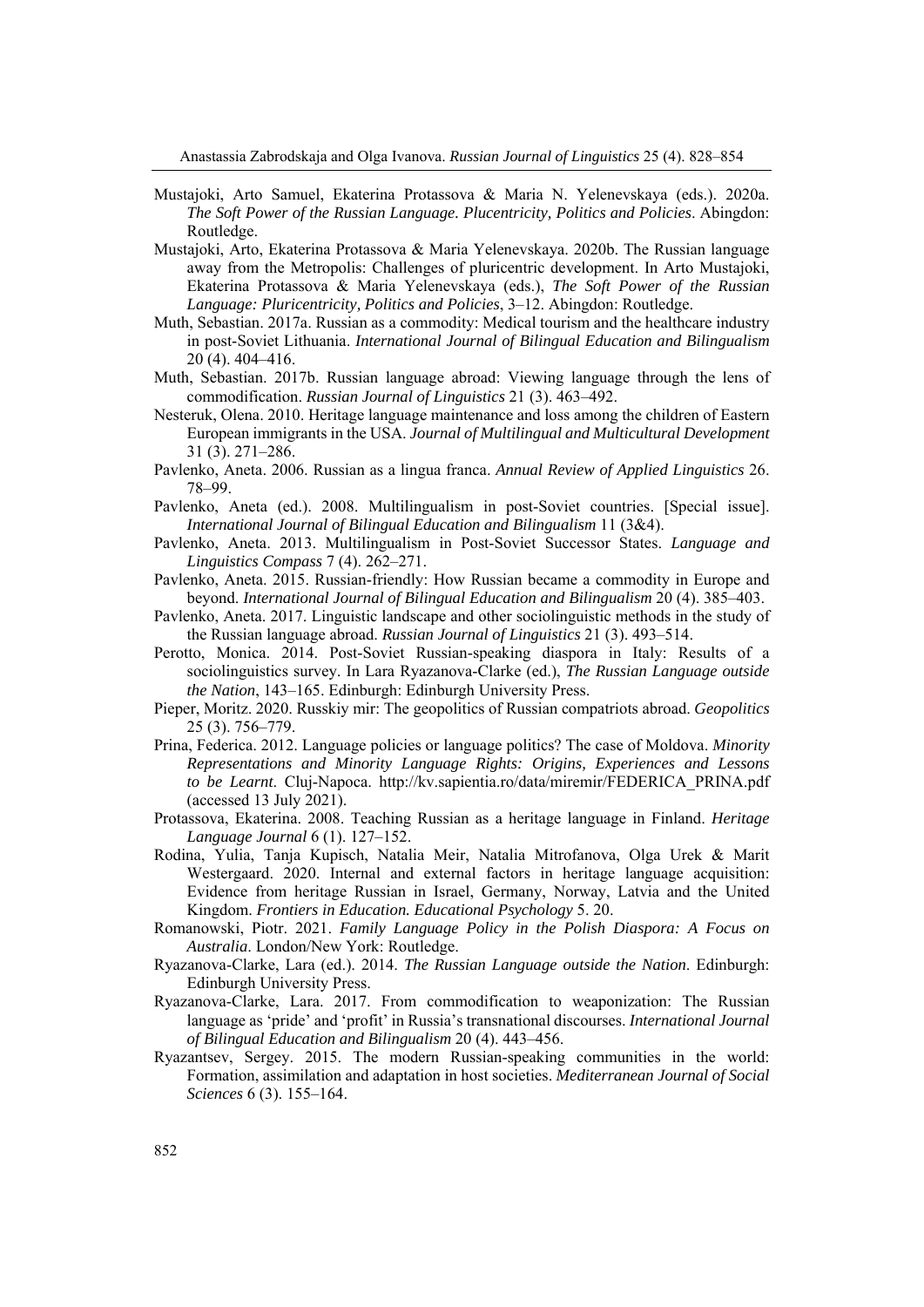- Schalley, Andrea C. & Susana A. Eisenchlas (eds.). 2020. *Handbook of Home Language Maintenance and Development: Social and Affective Factors*. Berlin/Boston: Walter de Gruyter.
- Schwartz, Mila. 2008. Exploring the relationship between family language policy and heritage language knowledge among second generation Russian-Jewish immigrants in Israel. *Journal of Multilingual & Multicultural Development* 29 (5). 400–418.
- Smaglo, Nina. 2020. Implementation of language policy in Ukraine. *The Scientific Heritage* 51 (4). 43–45.
- Smyth, Sarah & Conny Opitz (ed.). 2013. *Negotiating Linguistic, Cultural and Social Identities in the Post-Soviet World*. Oxford, Bern, Berlin, Bruxelles, Frankfurt am Main, New York, Wien: Peter Lang Verlag.
- Spolsky, Bernard. 2004. *Language Policy*. Cambridge: Cambridge University Press.
- Suryanarayan, Neelakshi. 2017. The role of the Russian language in India's healthcare sector. *Russian Journal of Linguistics* 21 (3). 515–529.
- Suslov, Mikhail. 2017. "Russian world": Russia's policy towards its diaspora. *Notes de l'Ifri* 103. https://www.ifri.org/sites/default/files/atoms/files/suslov\_russian\_world\_2017.pdf (accessed 13 July 2021)
- Ustinova, Irina. 2016. Competition with Russian as an international language. In Zoya G. Proshina & Anna A. Eddy (eds.), *Russian English. History, Functions, and Features*, 225–233. Cambridge: Cambridge University Press.
- Viimaranta, Hannes, Ekaterina Protassova & Arto Mustajoki. 2017. Aspects of commodification of Russian in Finland. *Russian Journal of Linguistics* 21 (3). 557–586.
- Yelenevskaya, Maria & Larisa Fialkova. 2003. From 'muteness' to eloquence: Immigrant's narratives about languages. *Language Awareness* 12 (1). 30–48.
- Yelenevskaya, Maria & Ekaterina Protassova. 2015. Global Russian: Between decline and revitalization. *Russian Journal of Communication* 7 (2). 139–149.

#### **Article history:**

Received: 30 May 2021 Accepted: 15 October 2021

#### **Bionotes:**

**Anastassia ZABRODSKAJA** (PhD) is Professor of Intercultural Communication and Head of the Communication Management Master's programme at Tallinn University. She is in charge of the management of the European Master's in Intercultural Communication programme. Her primary research interests are identity, language contacts and linguistic landscape. She is a Regional Representative (Europe) on the Executive Committee of International Association of Language and Social Psychology and a Management Committee Member of the European Family Support Network Cost Action: A bottom-up, evidence-based and multidisciplinary approach.

#### *Contact information:*

Tallinn University Baltic Film, Media and Arts School Narva mnt 27, 10120 Tallinn, Estonia *e-mail*: anastassia.zabrodskaja@gmail.com ORCID: 0000-0001-8082-3549